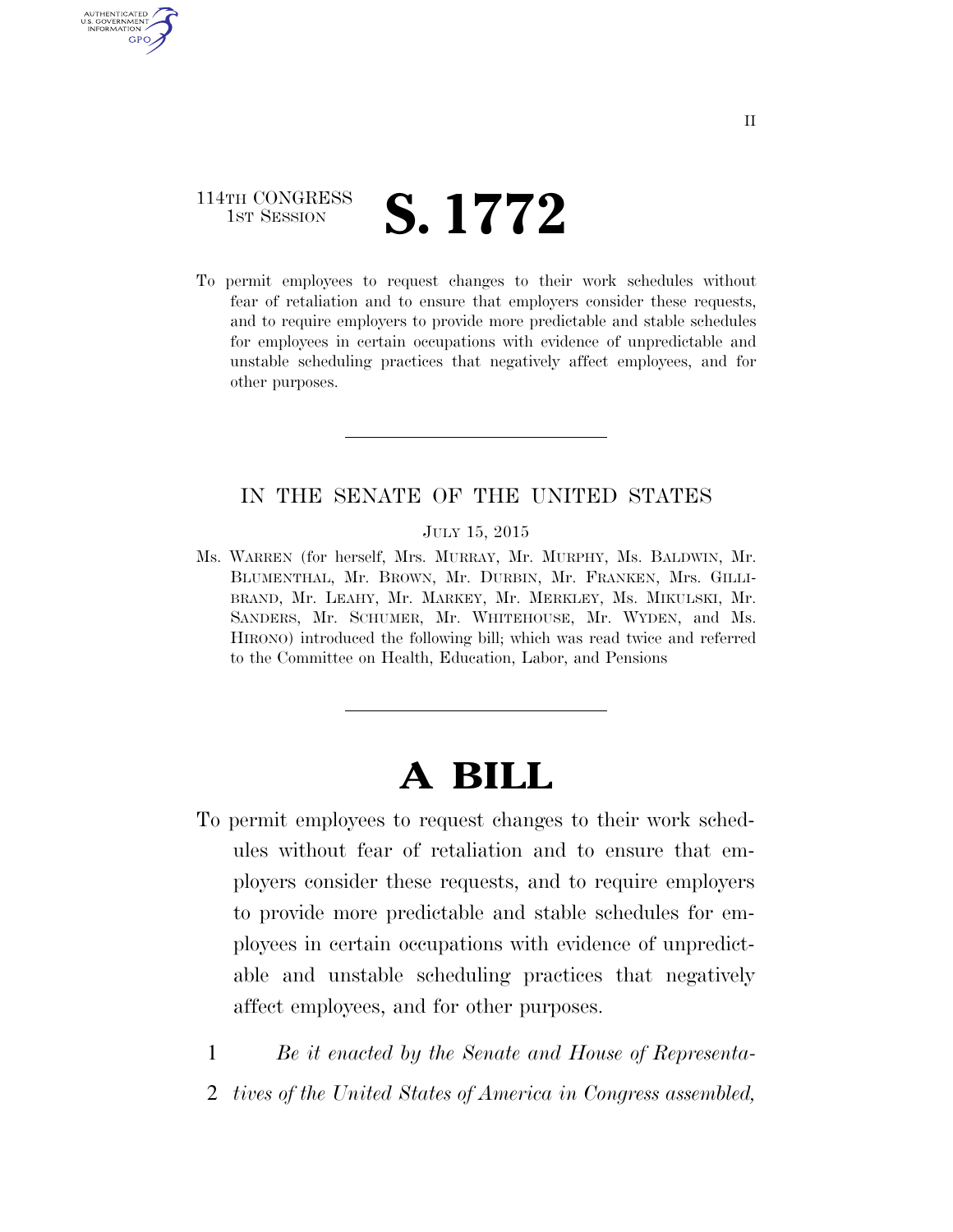$\mathfrak{D}$ 

#### **SECTION 1. SHORT TITLE; FINDINGS.**

 (a) SHORT TITLE.—This Act may be cited as the ''Schedules That Work Act''.

(b) FINDINGS.—Congress finds the following:

 (1) The vast majority of the United States workforce today is juggling responsibilities at home and at work. Women are primary breadwinners or co-breadwinners in 63 percent of families in the United States.

 (2) Despite the dual responsibilities of today's workforce, both hourly and salaried workers often have little ability to make changes to their work schedules when those changes are needed to accom-modate family responsibilities.

 (3)(A) Low-wage working mothers are more 16 likely to be raising children on their own than high- er-wage working mothers. For example, more than half of mothers in low-wage jobs who have very young children are single parents, compared to less than one-third of all working mothers who have very young children.

 (B) At the same time, low-wage workers have the least control over their work schedules and the most unpredictable schedules. For example—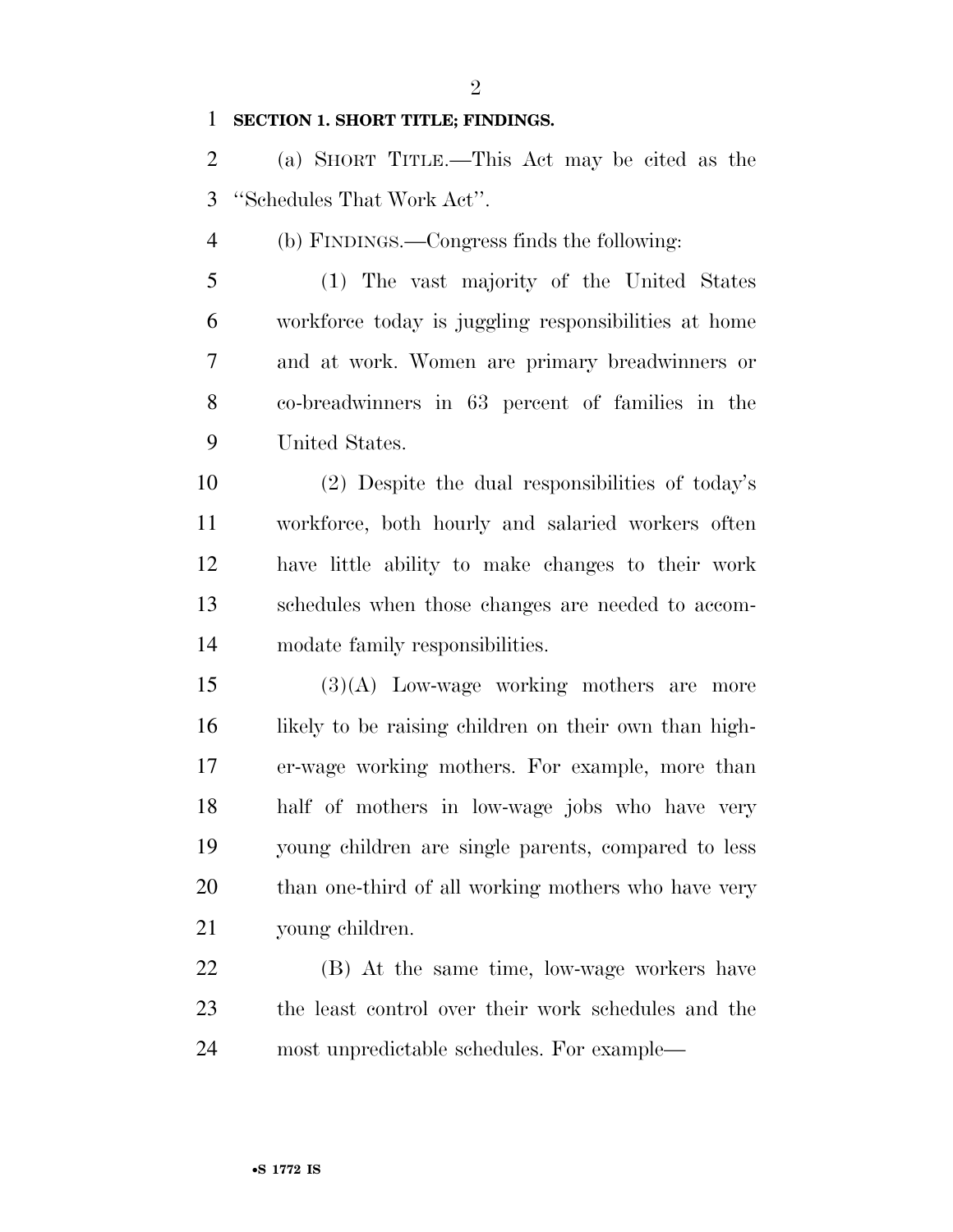| $\mathbf{1}$   | (i) roughly half of low-wage workers re-           |
|----------------|----------------------------------------------------|
| $\overline{2}$ | ported very little or no control over the timing   |
| 3              | of the hours they were scheduled to work;          |
| $\overline{4}$ | $(ii)(I)$ many workers in low-wage jobs re-        |
| 5              | ceive their work schedules with very little ad-    |
| 6              | vance notice; and                                  |
| 7              | $(II)$ 41 percent of workers who are ages 26       |
| 8              | through 32 (referred to in this section as "early" |
| 9              | career workers") in hourly jobs report getting     |
| 10             | their work schedules a week or less in advance;    |
| 11             | (iii) some workers in low-wage jobs are            |
| 12             | sent home from work when work is slow with-        |
| 13             | out being paid for their scheduled shift;          |
| 14             | $(iv)(I)$ many employers have adopted "just-       |
| 15             | in-time" scheduling, which bases workers'          |
| 16             | schedules on perceived consumer demand and         |
| 17             | often results in workers being given very little   |
| 18             | advance notice of their work schedules; and        |
| 19             | (II) in some industries, the use of "call-in"      |
| 20             | shift" requirements—requirements that workers      |
| 21             | call in to work to find out whether they will be   |
| 22             | scheduled to work later that day—have become       |
| 23             | common practice; and                               |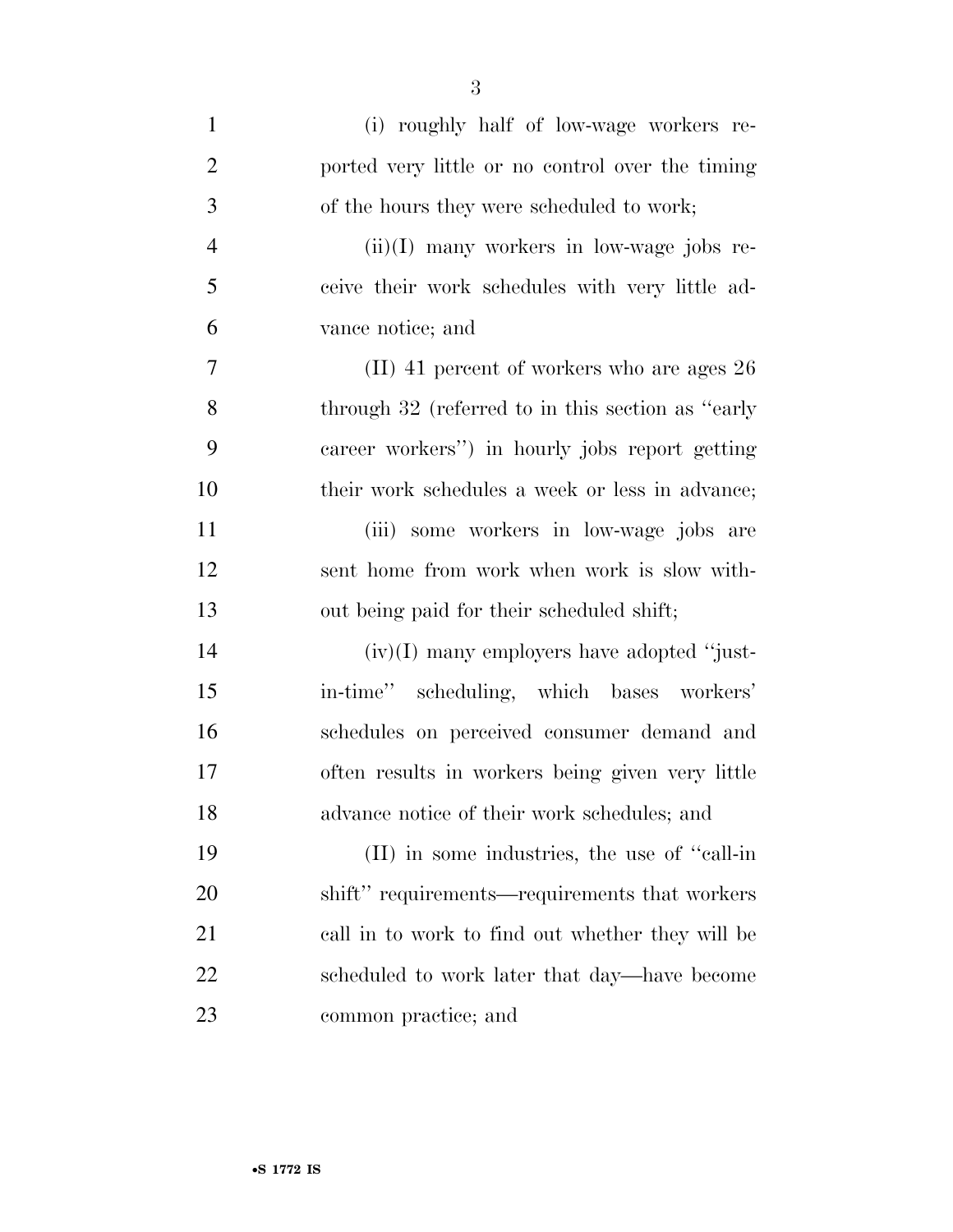| $\mathbf{1}$   | $(v)(I)$ 20 to 30 percent of workers in low-   |
|----------------|------------------------------------------------|
| $\overline{2}$ | wage jobs struggle with being required to work |
| 3              | extra hours with little or no notice; and      |
| $\overline{4}$ | (II) in a typical month, for the 74 percent    |
| 5              | of early-career workers in hourly jobs who re- |
| 6              | port fluctuations in their work hours, those   |
| 7              | hours typically fluctuate by more than an 8-   |
| 8              | hour day of work and pay per week.             |
| 9              | (4) Unfair work scheduling practices make it   |
| 10             | difficult for low-wage workers to-             |
| 11             | (A) provide necessary care for children and    |
| 12             | other family members, including securing and   |
| 13             | maintaining stable child care;                 |
| 14             | (B) access and receive needed care for the     |
| 15             | workers' own serious health conditions;        |
| 16             | (C) pursue workforce training;                 |
| 17             | (D) get or keep a second job, which many       |
| 18             | part-time workers need to make ends meet;      |
| 19             | (E) plan for and access transportation to      |
| 20             | reach worksites; and                           |
| 21             | (F) qualify for and maintain eligibility for   |
| 22             | needed public benefits and work supports, such |
| 23             | as child care subsidies and benefits under the |
| 24             | supplemental nutrition assistance program, due |
| 25             | to fluctuations in income and work hours.      |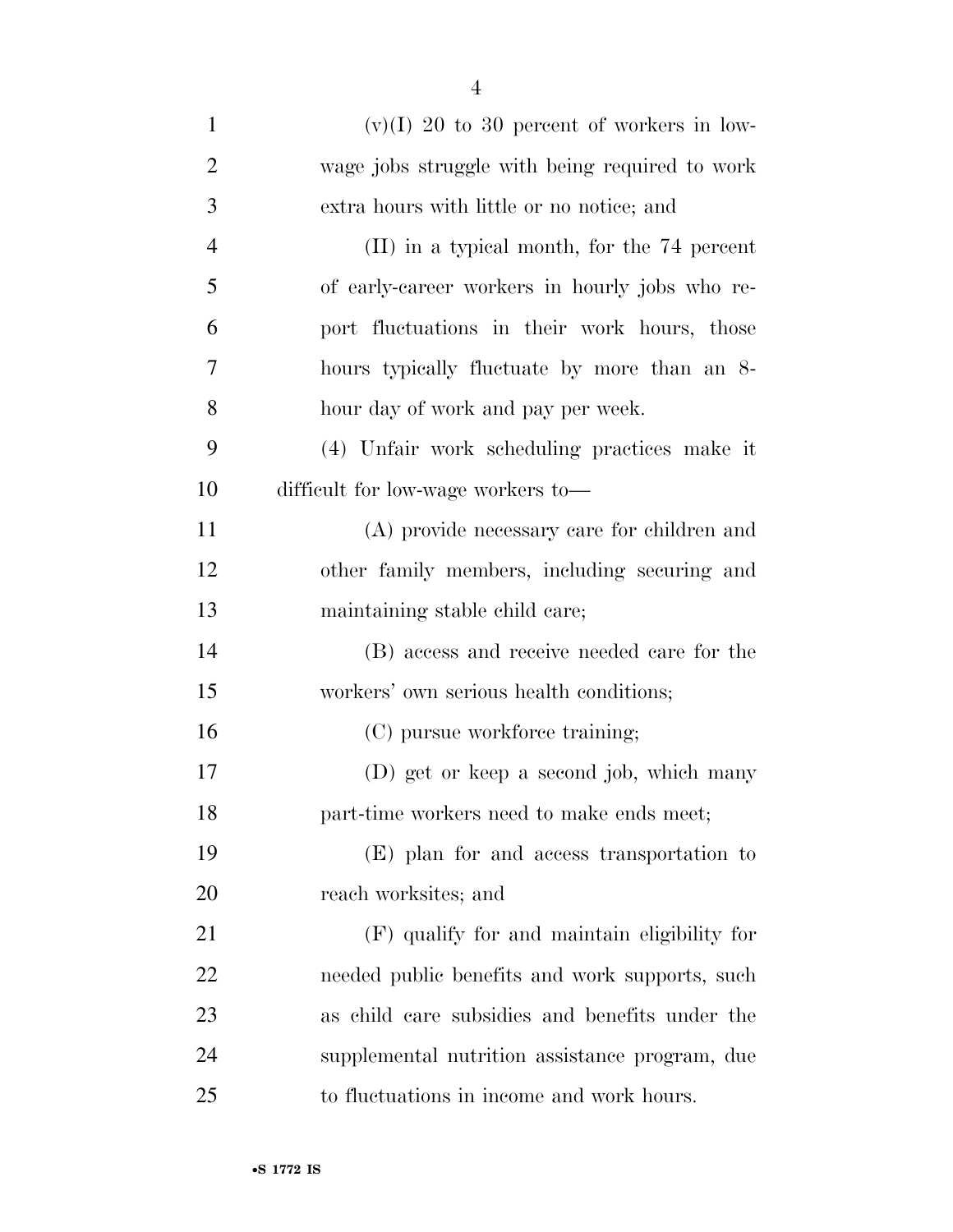(5) Twenty-six percent of workers on irregular or on-call schedules and 19 percent of workers on rotating or split shift schedules experience work-fam- ily conflict, as compared to 11 percent of workers on regular work schedules.

 (6) Unpredictable and unstable schedules are common in a wide range of occupations, including food preparation and service, retail sales, and clean- ing occupations. According to data from the Bureau of Labor Statistics for early-career adults, 64 per- cent of food service workers, 50 percent of retail workers, and 40 percent of cleaning workers know their schedules only a week or less in advance. The average variation between the least and most hours worked in a single month is 70 percent for food service workers, 50 percent for retail workers, and 40 percent for cleaning workers.

 (7) Food service workers, retail workers, and cleaning workers are among the lowest-paid workers. The median pay for workers in those 3 occupations is between \$9.20 and \$10.57 per hour, and women make up more than half of the workers in those oc- cupations. Workers in those occupations account for nearly 18 percent of workers in the economy, which is more than 24,000,000 workers.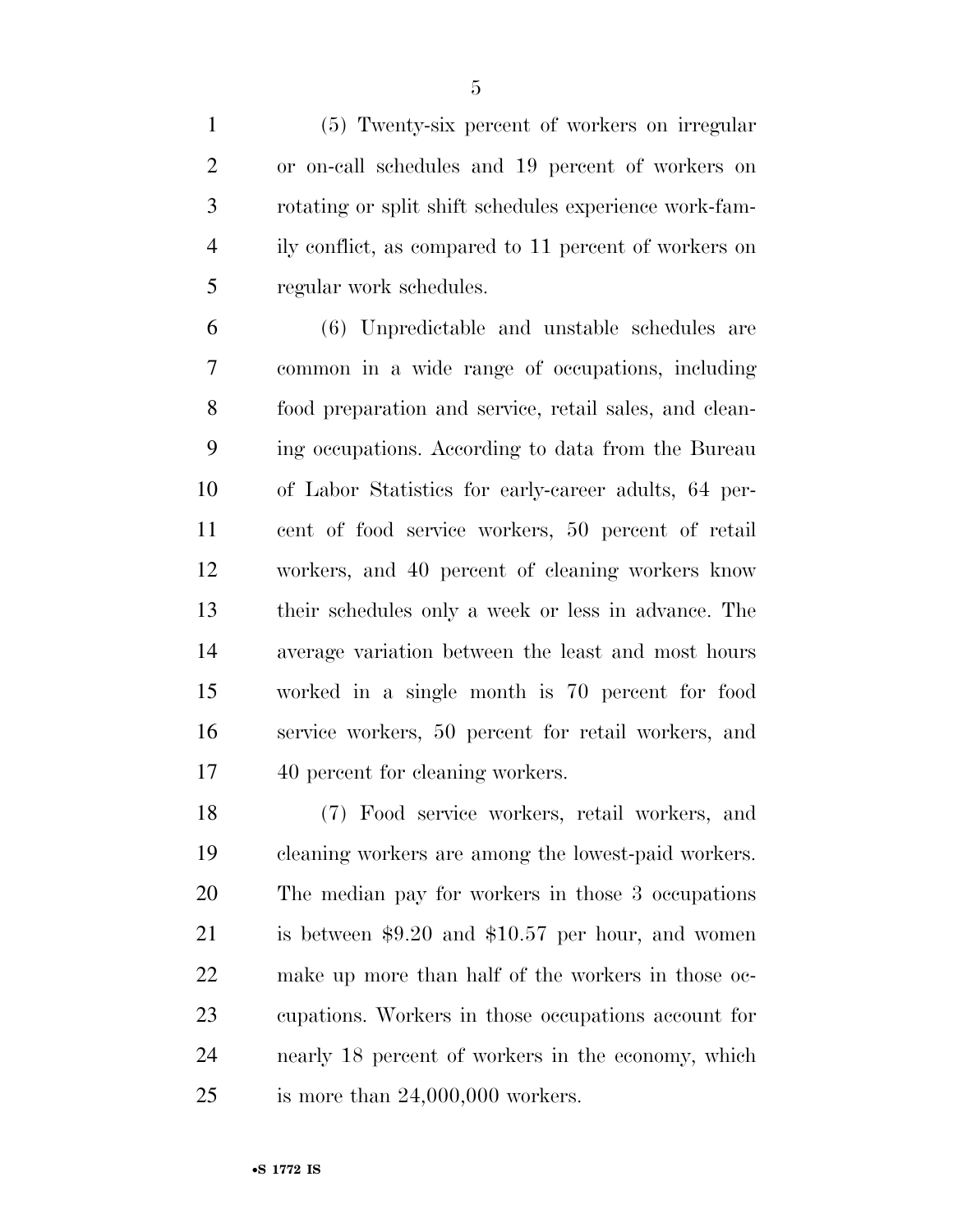| $\mathbf{1}$   | (8) Employers that have implemented fair work           |
|----------------|---------------------------------------------------------|
| $\overline{2}$ | scheduling policies that allow workers to have more     |
| 3              | control over their work schedules, and provide more     |
| $\overline{4}$ | predictable and stable schedules, have experienced      |
| 5              | significant benefits, including reductions in absentee- |
| 6              | ism and workforce turnover, and increased worker        |
| 7              | morale and engagement.                                  |
| 8              | $(9)$ This Act is a first step in responding to the     |
| 9              | needs of workers for a voice in the timing of their     |
| 10             | work hours and for more predictable schedules.          |
| 11             | SEC. 2. DEFINITIONS.                                    |
| 12             | As used in this Act:                                    |
| 13             | (1) BONA FIDE BUSINESS REASON.—The term                 |
|                |                                                         |
| 14             | "bona fide business reason" means—                      |
| 15             | (A) the identifiable burden of additional               |
| 16             | costs to an employer, including the cost of pro-        |
| 17             | ductivity loss, retraining or hiring employees, or      |
| 18             | transferring employees from one facility to an-         |
| 19             | other facility;                                         |
| 20             | (B) a significant detrimental effect on the             |
| 21             | employer's ability to meet organizational needs         |
| 22             | or customer demand;                                     |
| 23             | (C) a significant inability of the employer,            |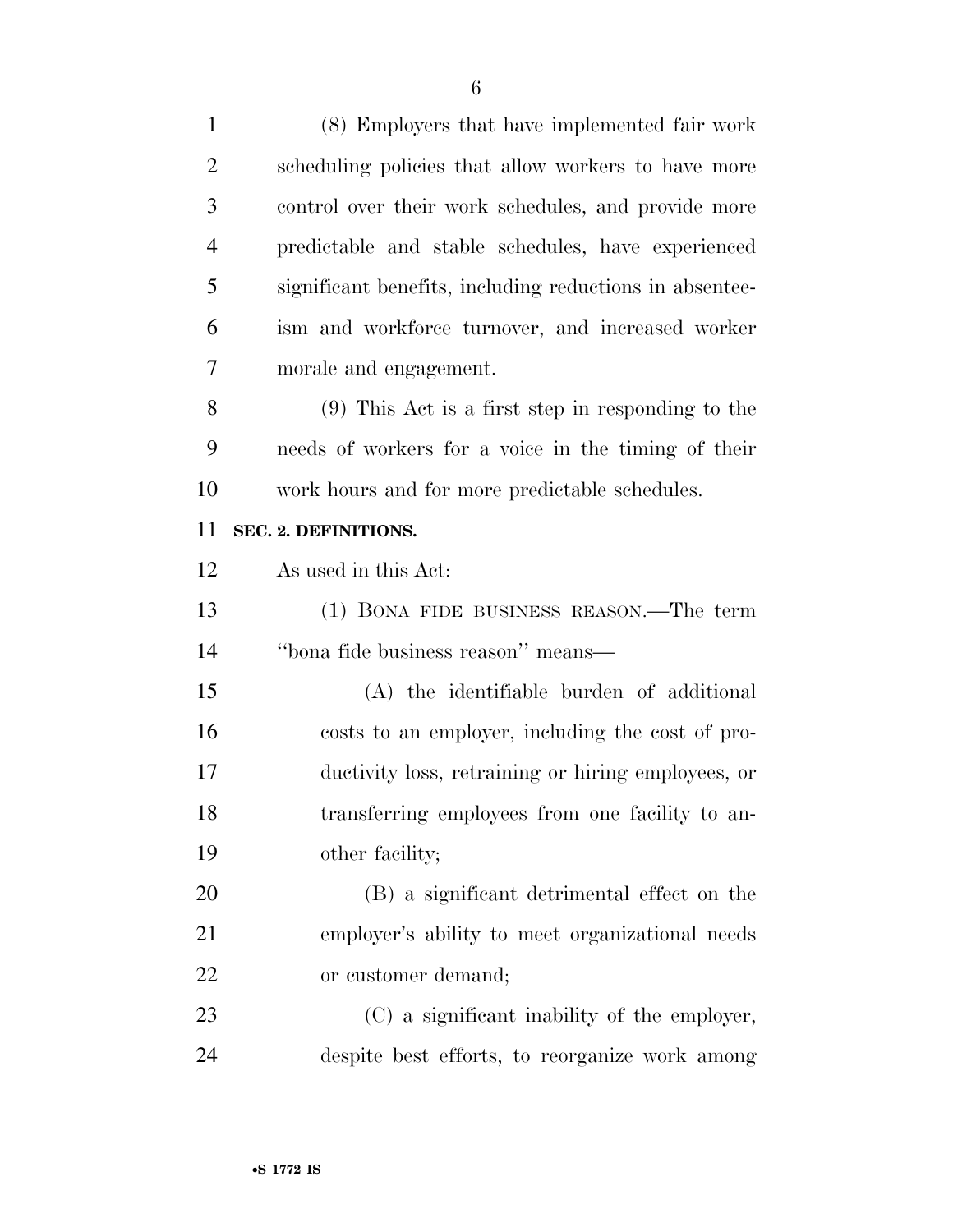| $\mathbf{1}$   | existing (as of the date of the reorganization)       |
|----------------|-------------------------------------------------------|
| $\overline{2}$ | staff;                                                |
| 3              | (D) a significant detrimental effect<br>on            |
| $\overline{4}$ | business performance;                                 |
| 5              | (E) insufficiency of work during the peri-            |
| 6              | ods an employee proposes to work;                     |
| 7              | (F) the need to balance competing sched-              |
| 8              | uling requests when it is not possible to grant       |
| 9              | all such requests without a significant detri-        |
| 10             | mental effect on the employer's ability to meet       |
| 11             | organizational needs; or                              |
| 12             | (G) such other reason as may be specified             |
| 13             | by the Secretary of Labor (or the corresponding       |
| 14             | administrative officer specified in section 8).       |
| 15             | (2) CAREER-RELATED EDUCATIONAL OR TRAIN-              |
| 16             | PROGRAM.—The term "career-related edu-<br><b>ING</b>  |
| 17             | cational or training program" means an educational    |
| 18             | or training program or program of study offered by    |
| 19             | a public, private, or nonprofit career and technical  |
| 20             | education school, institution of higher education, or |
| 21             | other entity that provides academic education, career |
| 22             | and technical education, or training (including reme- |
| 23             | dial education or English as a second language, as    |
| 24             | appropriate), that is a program that leads to a rec-  |
| 25             | ognized postsecondary credential (as identified under |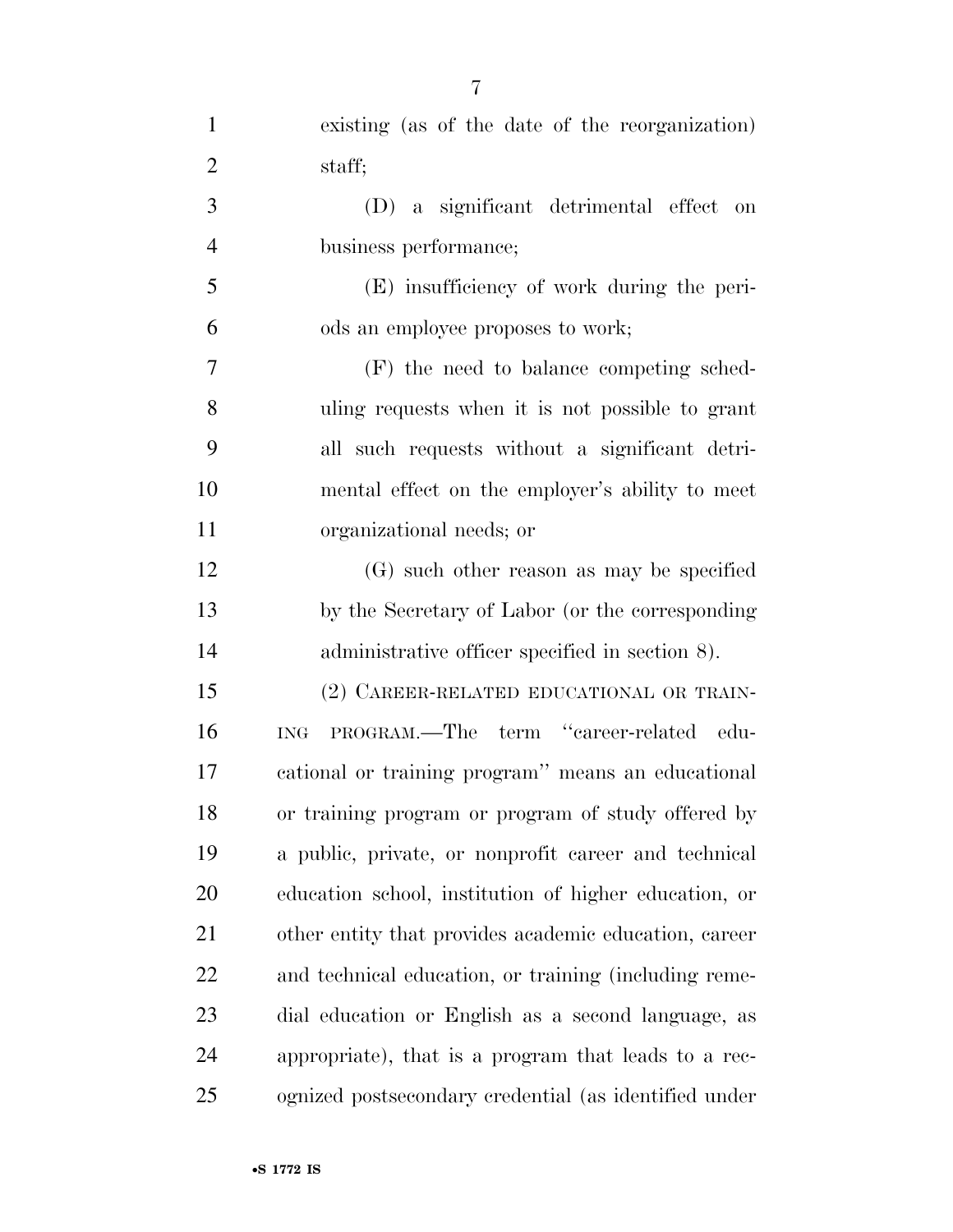| $\mathbf{1}$   | section 122(d) of the Workforce Innovation and Op-    |
|----------------|-------------------------------------------------------|
| $\mathfrak{2}$ | portunity Act), and provides career awareness infor-  |
| $\mathfrak{Z}$ | mation. The term includes a program allowable         |
| $\overline{4}$ | under the Workforce Innovation and Opportunity        |
| 5              | Act (29 U.S.C. 3101 et seq.), the Carl D. Perkins     |
| 6              | Career and Technical Education Act of 2006 (20        |
| 7              | U.S.C. 2301 et seq.), or the Higher Education Act     |
| 8              | of $1965$ (20 U.S.C. 1001 et seq.), without regard to |
| 9              | whether or not the program is funded under the cor-   |
| 10             | responding Act.                                       |
| 11             | (3) CAREGIVER.—The term "caregiver" means             |
| 12             | an individual with the status of being a significant  |
| 13             | provider of-                                          |
| 14             | (A) ongoing care or education, including              |
| 15             | responsibility for securing the ongoing care or       |
| 16             | education, of a child; or                             |
| 17             | (B) ongoing care, including responsibility            |
| 18             | for securing the ongoing care, of—                    |
| 19             | (i) a person with a serious health con-               |
| 20             | dition who is in a family relationship with           |
| 21             | the individual; or                                    |
| 22             | (ii) a parent of the individual, who is               |
| 23             | age 65 or older.                                      |
| 24             | (4) CHILD.—The term "child" means a biologi-          |
| 25             | cal, adopted, or foster child, a stepchild, a legal   |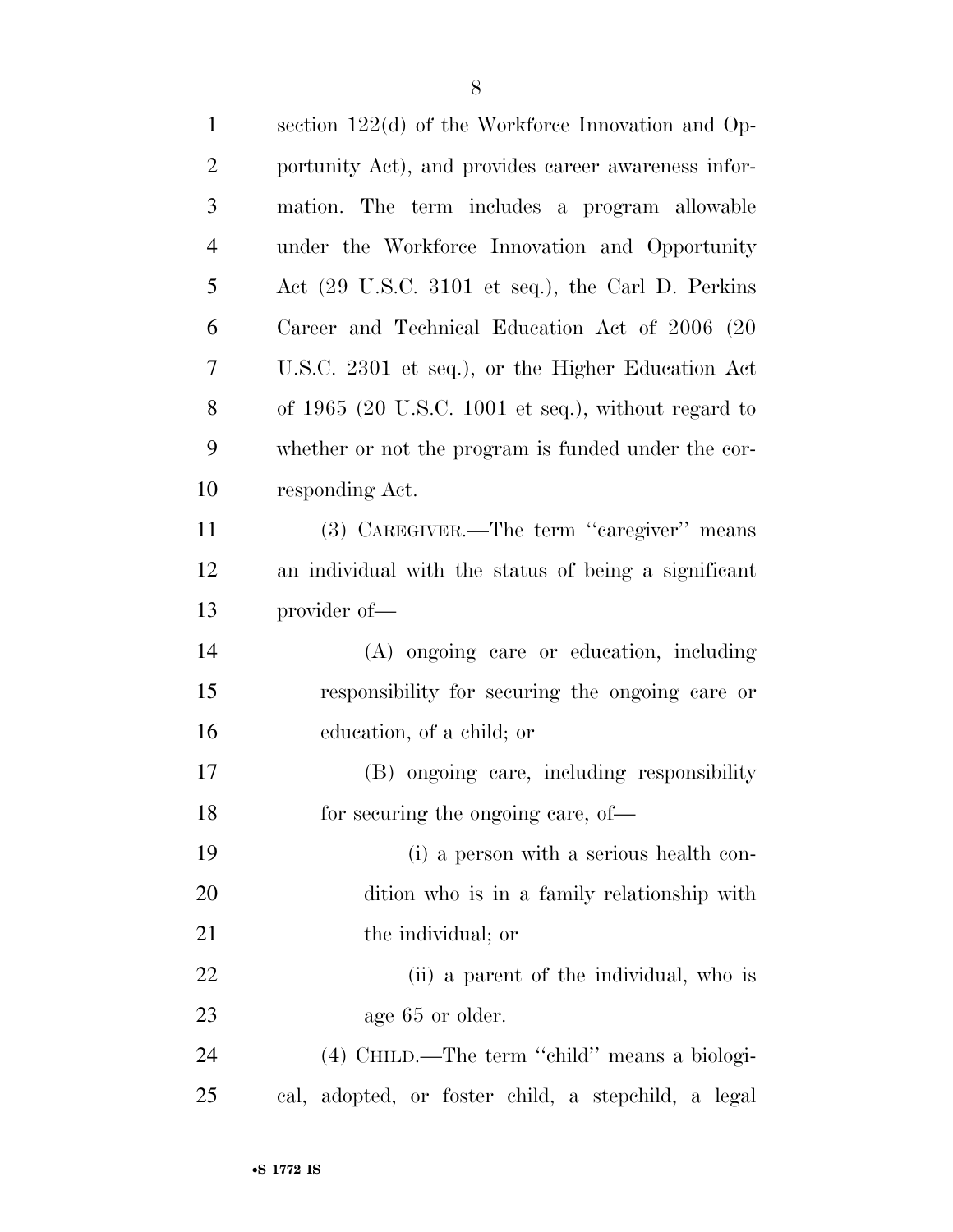| $\mathbf{1}$   | ward, or a child of a person standing in loco       |
|----------------|-----------------------------------------------------|
| $\overline{2}$ | parentis to that child, who is—                     |
| 3              | $(A)$ under age 18; or                              |
| $\overline{4}$ | (B) age 18 or older and incapable of self-          |
| 5              | care because of a mental or physical disability.    |
| 6              | COMMERCE TERMS.—The terms "com-<br>(5)              |
| 7              | merce" and "industry or activity affecting com-     |
| 8              | merce" have the meanings given the terms in section |
| 9              | 101 of the Family and Medical Leave Act of 1993     |
| 10             | $(29 \text{ U.S.C. } 2611).$                        |
| 11             | $(6)$ COVERED EMPLOYER.—                            |
| 12             | (A) IN GENERAL.—The term "covered em-               |
| 13             | $\text{player}$ "—                                  |
| 14             | (i) means any person engaged in com-                |
| 15             | merce or in any industry or activity affect-        |
| 16             | ing commerce who employs 15 or more em-             |
| 17             | ployees (described in paragraph $(9)(A)$ );         |
| 18             | (ii) includes any person who acts, di-              |
| 19             | rectly or indirectly, in the interest of such       |
| 20             | an employer to any of the employees (de-            |
| 21             | scribed in paragraph $(9)(A)$ of such em-           |
| 22             | ployer;                                             |
| 23             | (iii) includes any successor in interest            |
| 24             | of such an employer; and                            |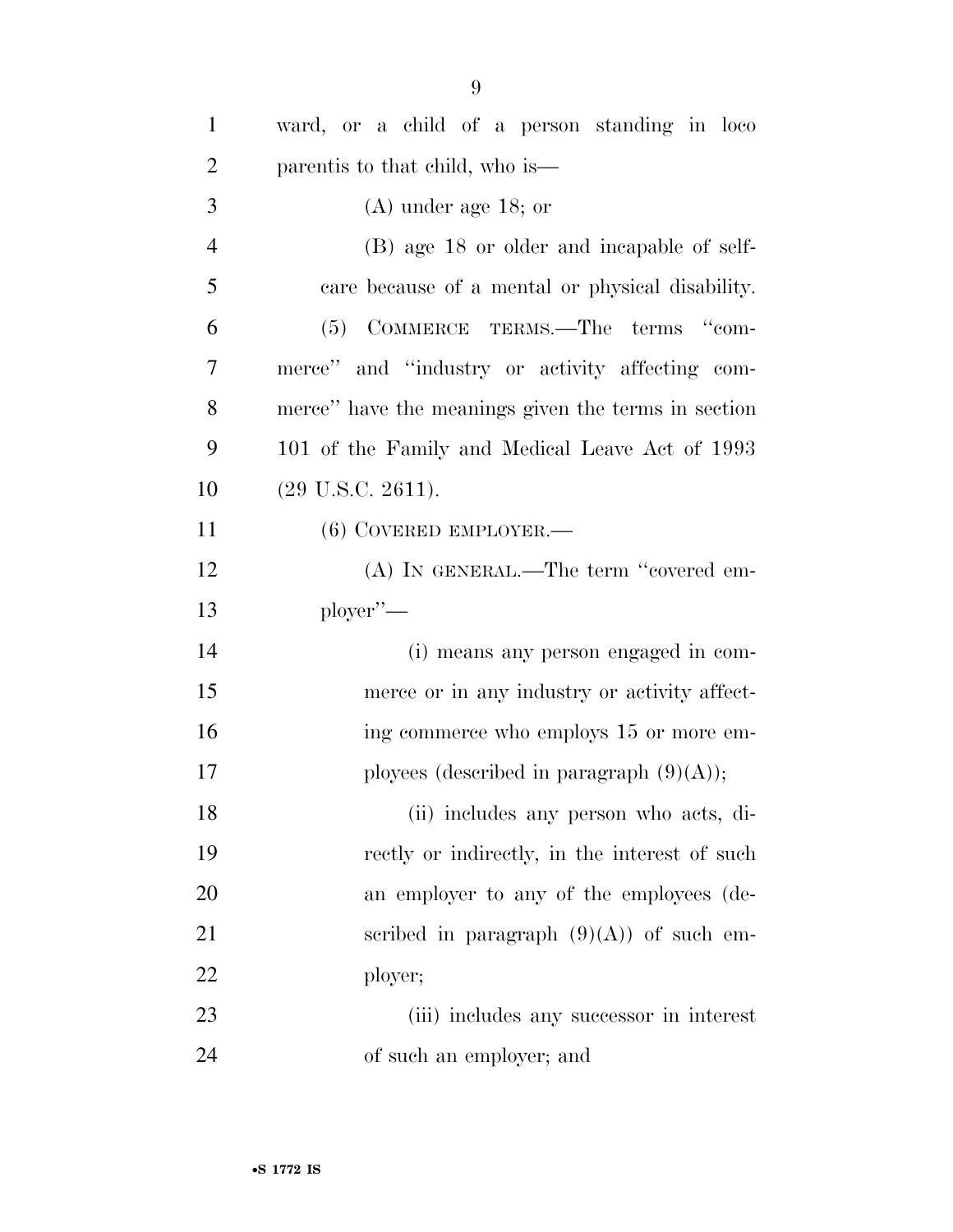| $\mathbf{1}$   | (iv) includes an agency described in                 |
|----------------|------------------------------------------------------|
| $\overline{2}$ | subparagraph $(A)(iii)$ of section 101(4) of         |
| 3              | the Family and Medical Leave Act of 1993             |
| $\overline{4}$ | $(29 \text{ U.S.C. } 2611(4))$ , to which subpara-   |
| 5              | $graph(B)$ of such section shall apply.              |
| 6              | (B) RULE.—For purposes of determining                |
| $\overline{7}$ | the number of employees who work for a person        |
| 8              | described in subparagraph $(A)(i)$ , all employees   |
| 9              | (described in paragraph $(9)(A)$ ) performing        |
| 10             | work for compensation on a full-time, part-time,     |
| 11             | or temporary basis shall be counted, except that     |
| 12             | if the number of such employees who perform          |
| 13             | work for such a person for compensation fluc-        |
| 14             | tuates, the number may be determined for a           |
| 15             | calendar year based upon the average number          |
| 16             | of such employees who performed work for the         |
| 17             | person for compensation during the preceding         |
| 18             | calendar year.                                       |
| 19             | (C) PERSON.—In this paragraph, the term              |
| 20             | "person" has the meaning given the term in           |
| 21             | section 3 of the Fair Labor Standards Act of         |
| 22             | 1938 (29 U.S.C. 203).                                |
| 23             | (7) DOMESTIC PARTNER.—The term "domestic             |
| 24             | partner" means the individual recognized as being in |
| 25             | a relationship with an employee under any domestic   |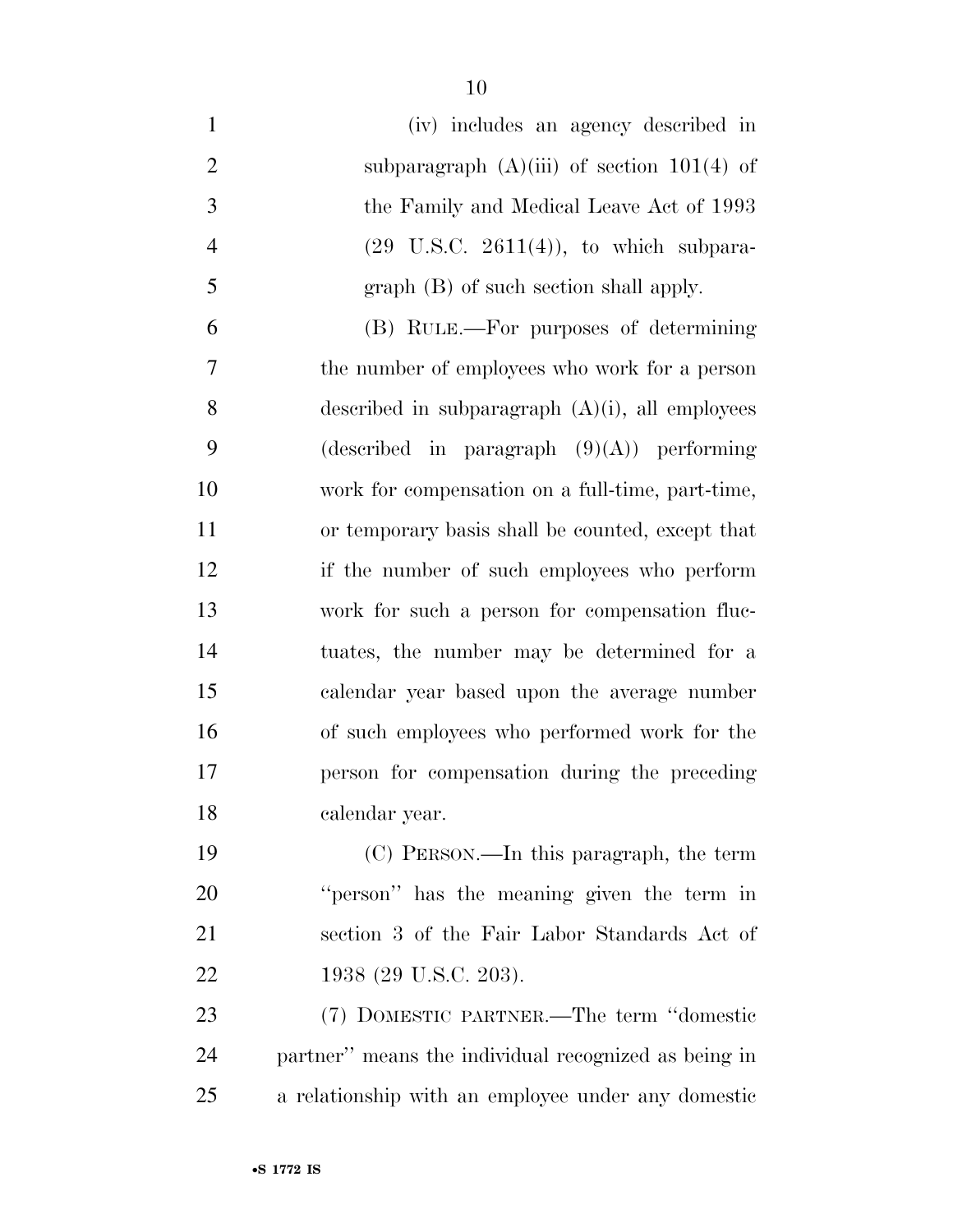| $\mathbf{1}$   | partnership, civil union, or similar law of the State |
|----------------|-------------------------------------------------------|
| $\overline{2}$ | or political subdivision of a State in which the em-  |
| 3              | ployee resides.                                       |
| $\overline{4}$ | (8) EMPLOY.—The term "employ" has the                 |
| 5              | meaning given the term in section 3 of the Fair       |
| 6              | Labor Standards Act of 1938 (29 U.S.C. 203).          |
| 7              | (9) EMPLOYEE.—The term "employee" means               |
| 8              | an individual who is—                                 |
| 9              | $(A)$ an employee, as defined in section $3(e)$       |
| 10             | of the Fair Labor Standards Act of 1938 (29)          |
| 11             | U.S.C. $203(e)$ , who is not described in any of      |
| 12             | subparagraphs $(B)$ through $(G)$ ;                   |
| 13             | (B) a State employee described in section             |
| 14             | $304(a)$ of the Government Employee Rights Act        |
| 15             | of 1991 (42 U.S.C. 2000e–16c(a));                     |
| 16             | (C) a covered employee, as defined in sec-            |
| 17             | tion 101 of the Congressional Accountability          |
| 18             | Act of $1995$ (2 U.S.C. 1301), other than an ap-      |
| 19             | plicant for employment;                               |
| 20             | $(D)$ a covered employee, as defined in sec-          |
| 21             | tion $411(c)$ of title 3, United States Code;         |
| 22             | (E) a Federal officer or employee covered             |
| 23             | under subchapter $V$ of chapter 63 of title 5,        |
| 24             | United States Code;                                   |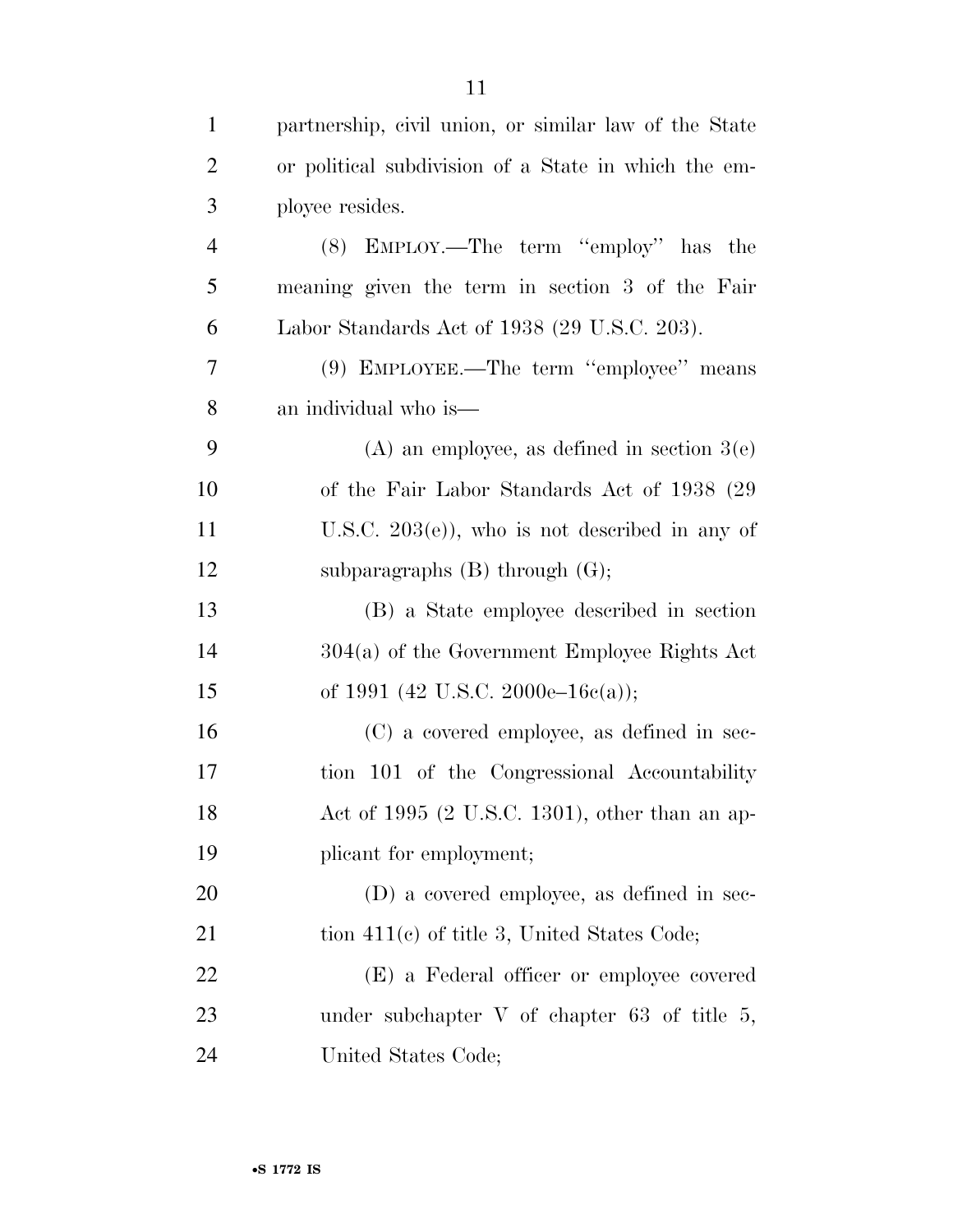| $\mathbf{1}$   | (F) an employee of the Library of Con-        |
|----------------|-----------------------------------------------|
| $\overline{2}$ | gress; or                                     |
| 3              | (G) an employee of the Government Ac-         |
| $\overline{4}$ | countability Office.                          |
| 5              | (10) EMPLOYER.—The term "employer" means      |
| 6              | a person-                                     |
| 7              | $(A)$ who is—                                 |
| 8              | (i) a covered employer, as defined in         |
| 9              | paragraph $(6)$ , who is not described in any |
| 10             | of clauses (ii) through (vii);                |
| 11             | (ii) an entity employing a State em-          |
| 12             | ployee described in section $304(a)$ of the   |
| 13             | Government Employee Rights Act of 1991;       |
| 14             | (iii) an employing office, as defined in      |
| 15             | section 101 of the Congressional Account-     |
| 16             | ability Act of 1995;                          |
| 17             | (iv) an employing office, as defined in       |
| 18             | section $411(c)$ of title 3, United States    |
| 19             | Code;                                         |
| 20             | an employing agency covered<br>(v)            |
| 21             | under subchapter V of chapter 63 of title     |
| 22             | 5, United States Code;                        |
| 23             | (vi) the Librarian of Congress; or            |
| 24             | (vii) the Comptroller General of the          |
| 25             | United States; and                            |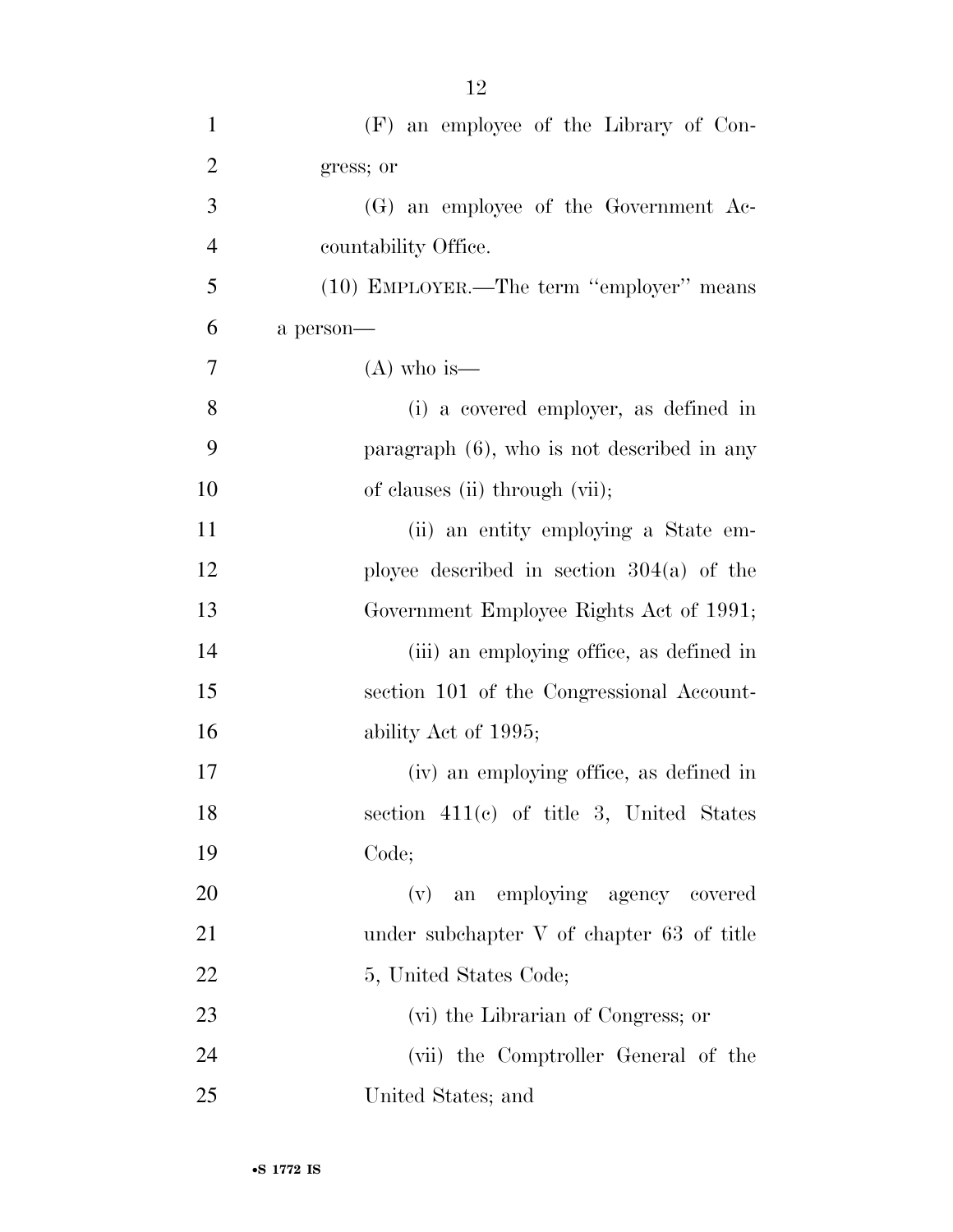| $\mathbf{1}$   | (B) who is engaged in commerce (including           |
|----------------|-----------------------------------------------------|
| $\overline{2}$ | government), in the production of goods for         |
| 3              | commerce, or in an enterprise engaged in com-       |
| $\overline{4}$ | merce (including government) or in the produc-      |
| 5              | tion of goods for commerce.                         |
| 6              | (11) FAMILY RELATIONSHIP.—The term "fam-            |
| 7              | ily relationship" means a relationship with—        |
| 8              | (A) a child, spouse, domestic partner, par-         |
| 9              | ent, grandchild, grandparent, sibling, or parent    |
| 10             | of a spouse or domestic partner; or                 |
| 11             | (B) any individual related to the employee          |
| 12             | involved by blood or affinity, whose close asso-    |
| 13             | ciation with the employee is the equivalent of a    |
| 14             | family relationship described in subparagraph       |
| 15             | (A).                                                |
| 16             | GRANDCHILD.—The term "grandchild"<br>(12)           |
| 17             | means the child of a child.                         |
| 18             | (13) GRANDPARENT.—The term "grandparent"            |
| 19             | means the parent of a parent.                       |
| 20             | (14) MINIMUM NUMBER OF EXPECTED WORK                |
| 21             | HOURS.—The term "minimum number of expected         |
| 22             | work hours" means the minimum number of hours       |
| 23             | an employee will be assigned to work on a weekly or |
| 24             | monthly basis.                                      |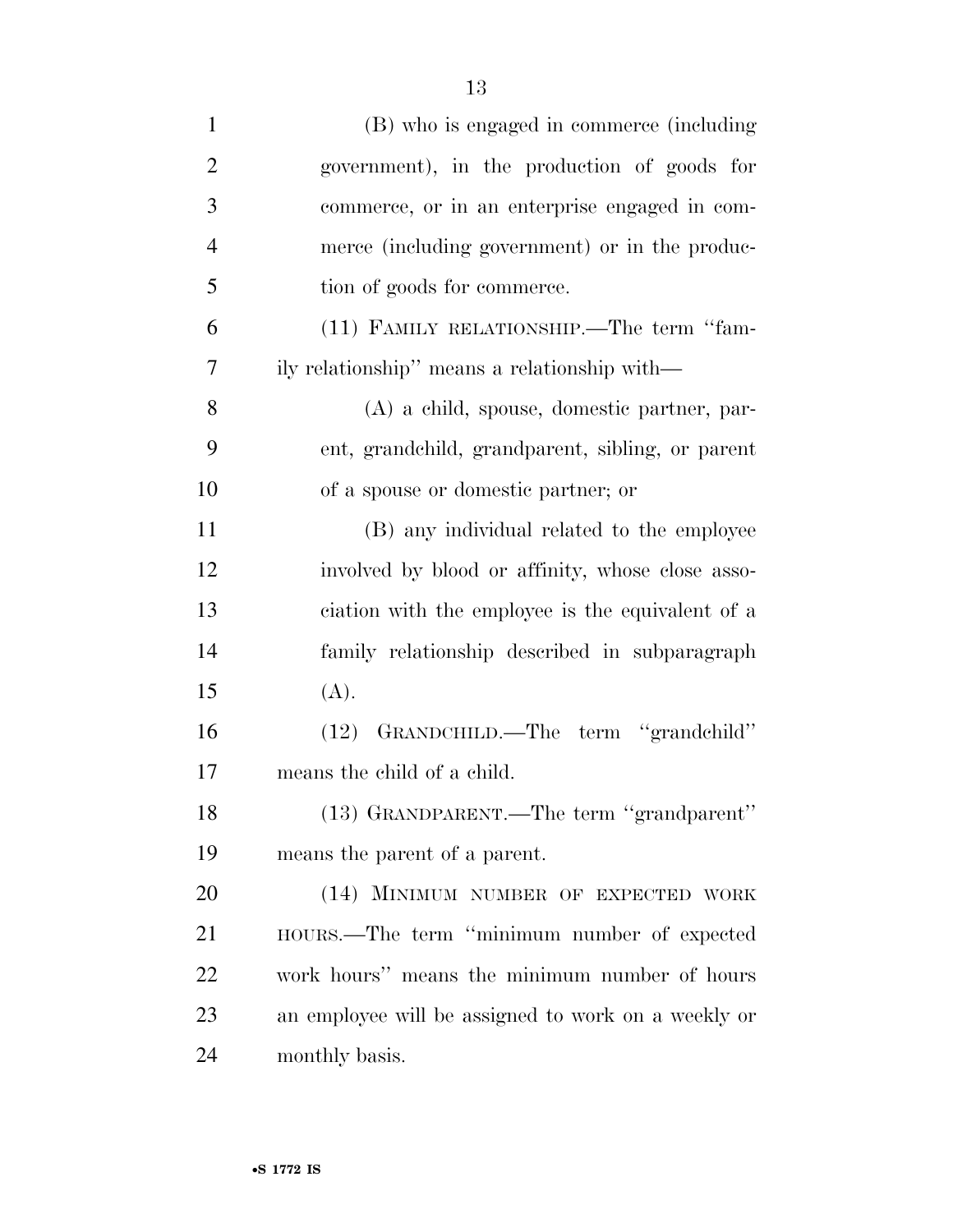| $\mathbf{1}$   | (15) NONEXEMPT EMPLOYEE.—The "non-                       |
|----------------|----------------------------------------------------------|
| $\overline{2}$ | exempt employee" means an employee who is not            |
| 3              | employed in a bona fide executive, administrative, or    |
| $\overline{4}$ | professional capacity, as defined for purposes of sec-   |
| 5              | tion $13(a)(1)$ of the Fair Labor Standards Act of       |
| 6              | 1938 (29 U.S.C. 213(a)(1)).                              |
| 7              | (16) PARENT.—The term "parent" means a bi-               |
| 8              | ological or adoptive parent, a stepparent, or a person   |
| 9              | who stood in a parental relationship to an employee      |
| 10             | when the employee was a child.                           |
| 11             | (17) PARENTAL RELATIONSHIP.—The<br>term                  |
| 12             | "parental relationship" means a relationship in          |
| 13             | which a person assumed the obligations incident to       |
| 14             | parenthood for a child and discharged those obliga-      |
| 15             | tions before the child reached adulthood.                |
| 16             | (18) PART-TIME EMPLOYEE.—The term "part-                 |
| 17             | time employee" means an individual who works             |
| 18             | fewer than 30 hours per week on average during any       |
| 19             | 1-month period.                                          |
| 20             | (19) RETAIL, FOOD SERVICE, OR CLEANING EM-               |
| 21             | PLOYEE.—The term "retail, food service, or cleaning      |
| 22             | employee" means an individual nonexempt employee         |
| 23             | who is employed in any of the following occupations,     |
| 24             | described by the Bureau of Labor Statistics<br><b>as</b> |
| 25             | Standard Occupational Classification System (as in       |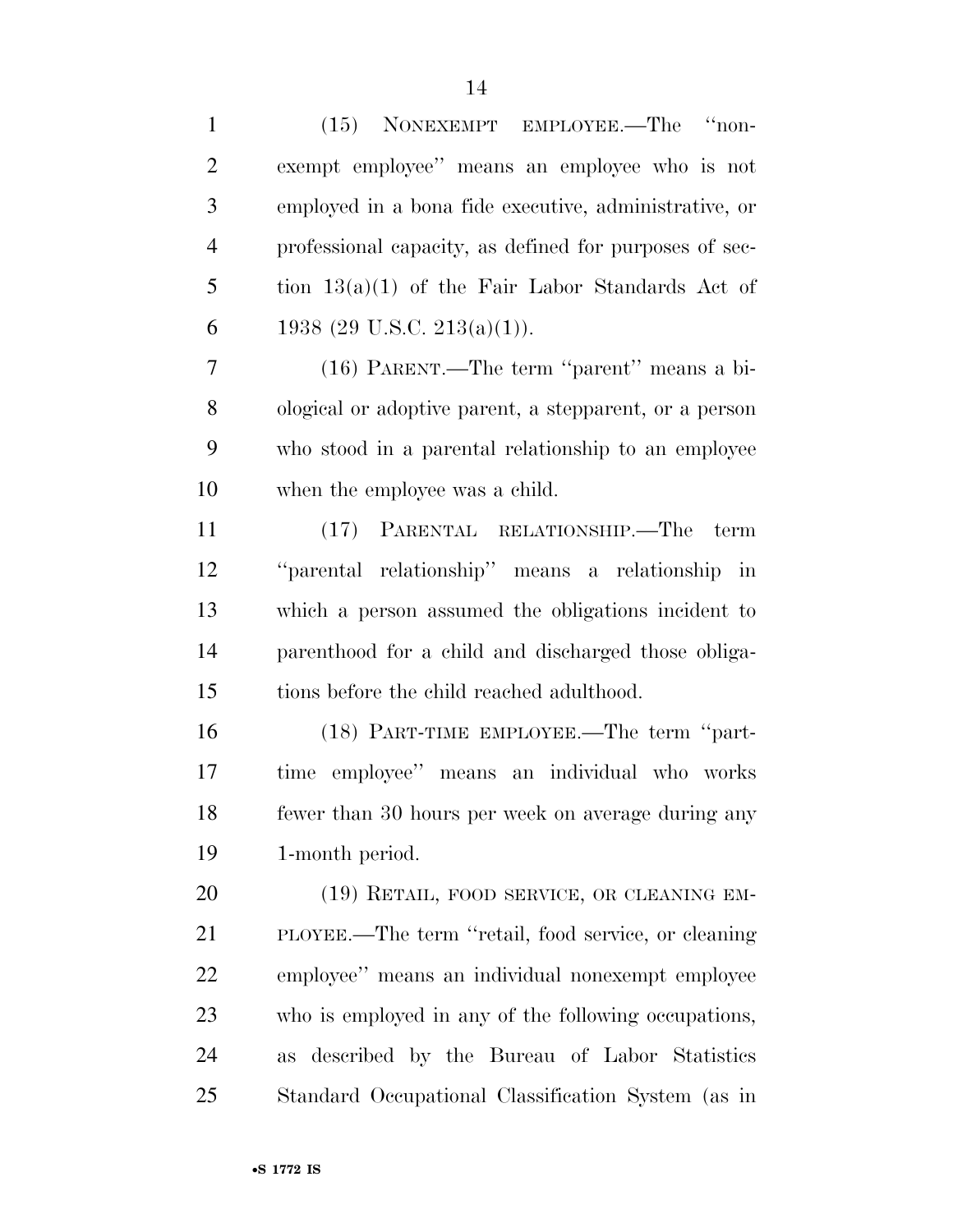effect on the day before the date of enactment of this Act):

 (A) Retail sales occupations consisting of occupations described in 41–1010 and 41– 2000, and all subdivisions thereof, of such Sys- tem, which includes first-line supervisors of sales workers, cashiers, gaming change persons and booth cashiers, counter and rental clerks, parts salespersons, and retail salespersons.

 (B) Food preparation and serving related occupations as described in 35–0000, and all subdivisions thereof, of such System, which in- cludes supervisors of food preparation and serv- ing workers, cooks and food preparation work- ers, food and beverage serving workers, and other food preparation and serving related workers.

 (C) Building cleaning occupations as de- scribed in 37–2011, 37–2012 and 37–2019 of such System, which includes janitors and clean- ers, maids and housekeeping cleaners, and 22 building cleaning workers.

 (20) SECRETARY.—The term ''Secretary'' means the Secretary of Labor.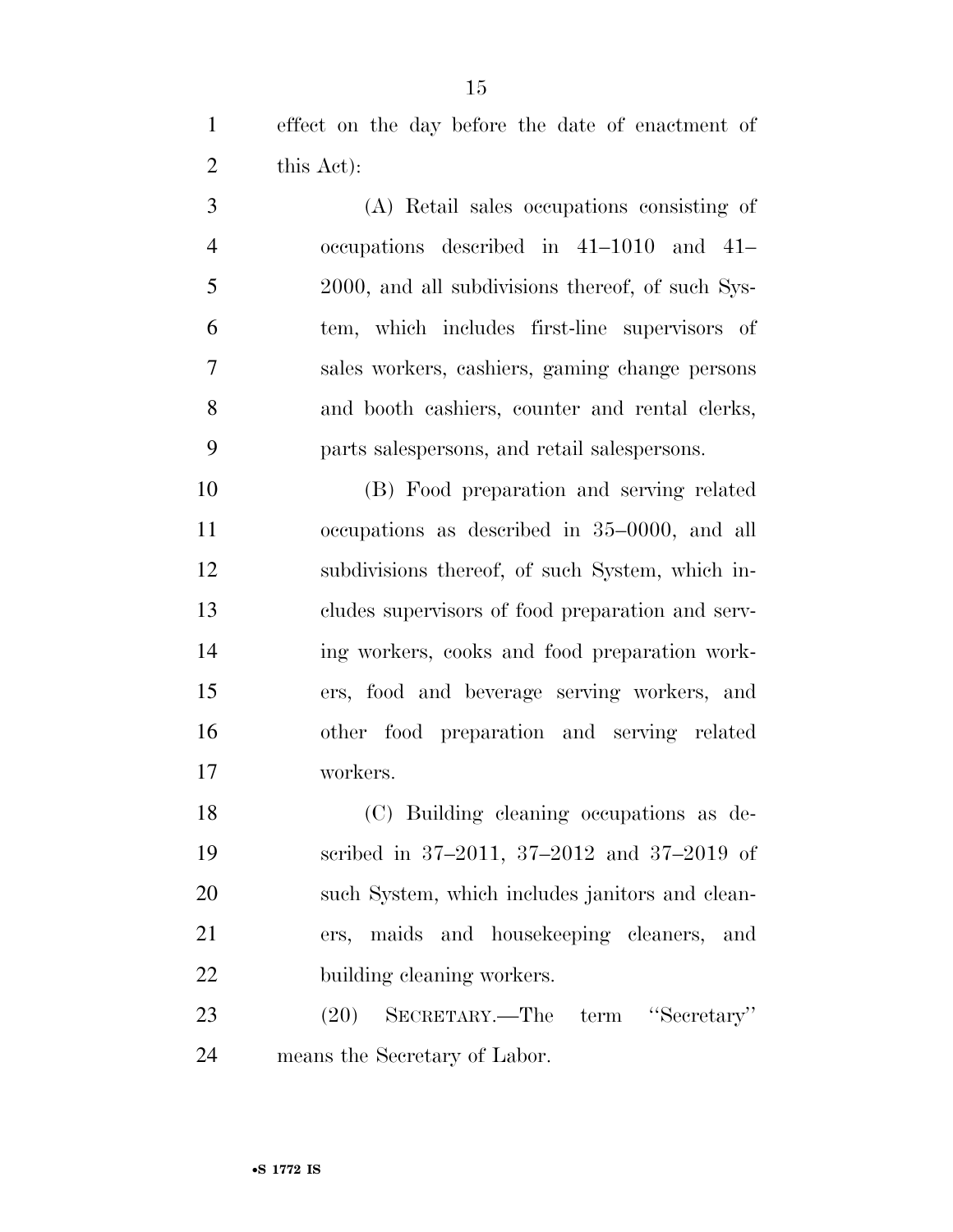| $\mathbf{1}$   | (21) SERIOUS HEALTH CONDITION.—The term            |
|----------------|----------------------------------------------------|
| $\overline{2}$ | "serious health condition" has the meaning given   |
| 3              | the term in section 101 of the Family and Medical  |
| $\overline{4}$ | Leave Act of 1993 (29 U.S.C. 2611).                |
| 5              | (22) SIBLING.—The term "sibling" means a           |
| 6              | brother or sister, whether related by half blood,  |
| 7              | whole blood, or adoption, or as a stepsibling.     |
| 8              | (23) SPLIT SHIFT.—The term "split shift"           |
| 9              | means a schedule of daily hours in which the hours |
| 10             | worked are not consecutive, except that—           |
| 11             | $(A)$ a schedule in which the total time out       |
| 12             | for meals does not exceed one hour shall not be    |
| 13             | treated as a split shift; and                      |
| 14             | (B) a schedule in which the break in the           |
| 15             | employee's work shift is requested by the em-      |
| 16             | ployee shall not be treated as a split shift.      |
| 17             | $(24)$ SPOUSE.—                                    |
| 18             | (A) IN GENERAL.—The term "spouse"                  |
| 19             | means a person with whom an individual en-         |
| 20             | tered into-                                        |
| 21             | (i) a marriage as defined or recog-                |
| 22             | nized under State law in the State in              |
| 23             | which the marriage was entered into; or            |
| 24             | (ii) in the case of a marriage entered             |
| 25             | into outside of any State, a marriage that         |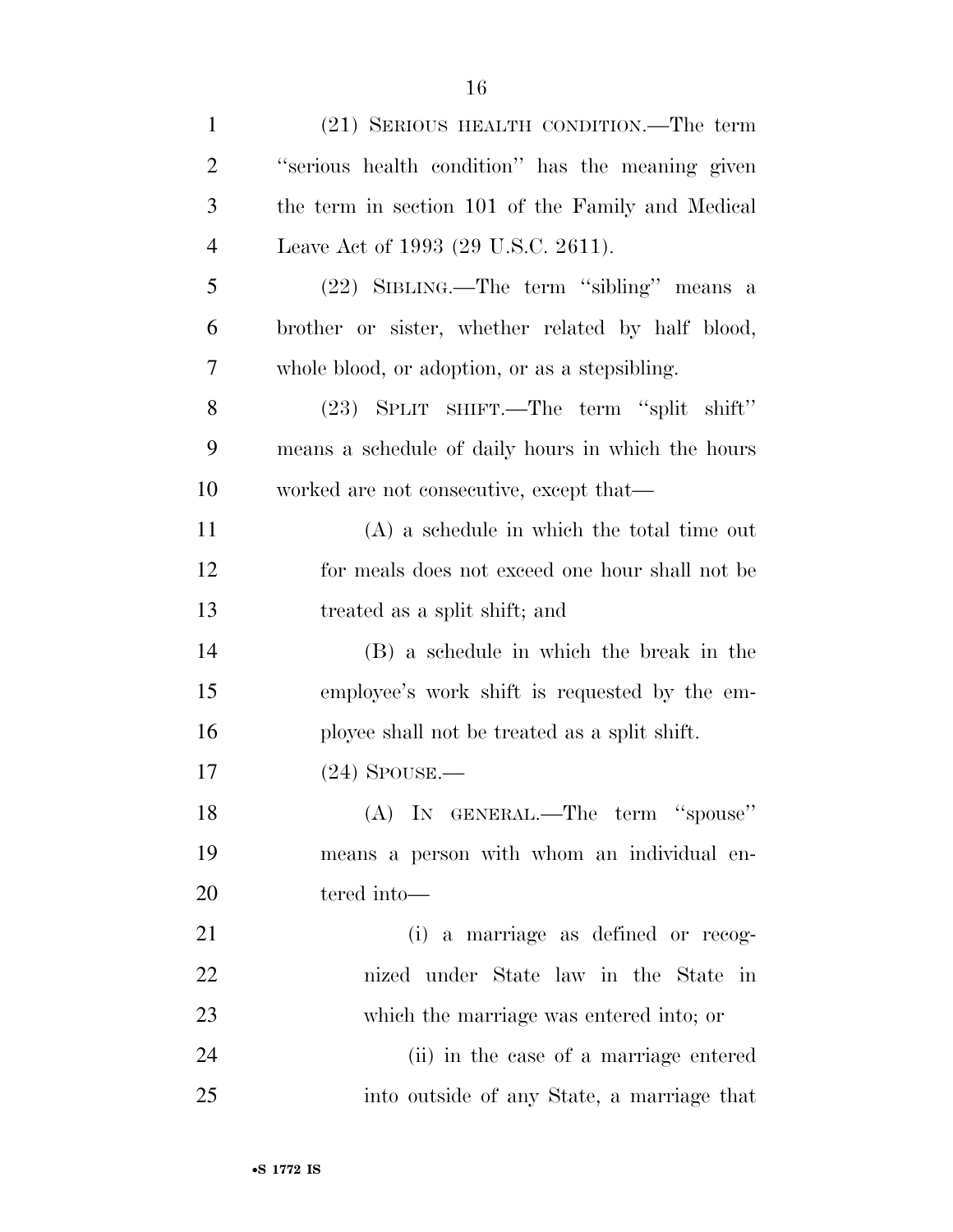| $\mathbf{1}$   | is recognized in the place where entered            |
|----------------|-----------------------------------------------------|
| $\overline{2}$ | into and could have been entered into in at         |
| 3              | least 1 State.                                      |
| $\overline{4}$ | (B) SAME-SEX OR COMMON LAW MAR-                     |
| 5              | RIAGE.—Such term includes an individual in a        |
| 6              | same-sex or common law marriage that meets          |
| 7              | the requirements of subparagraph (A).               |
| 8              | (25) STATE.—The term "State" has the mean-          |
| 9              | ing given the term in section 3 of the Fair Labor   |
| 10             | Standards Act of 1938 (29 U.S.C. 203).              |
| 11             | (26) WORK SCHEDULE.—The term "work                  |
| 12             | schedule" means those days and times within a work  |
| 13             | period when an employee is required by an employer  |
| 14             | to perform the duties of the employee's employment  |
| 15             | for which the employee will receive compensation.   |
| 16             | (27) WORK SCHEDULE CHANGE.—The term                 |
| 17             | "work schedule change" means any modification to    |
| 18             | an employee's work schedule, such as an addition or |
| 19             | reduction of hours, cancellation of a shift, or a   |
| 20             | change in the date or time of a work shift, by an   |
| 21             | employer.                                           |
| 22             | (28) WORK SHIFT.—The term "work shift"              |
| 23             | means the specific hours of the workday during      |

which an employee works.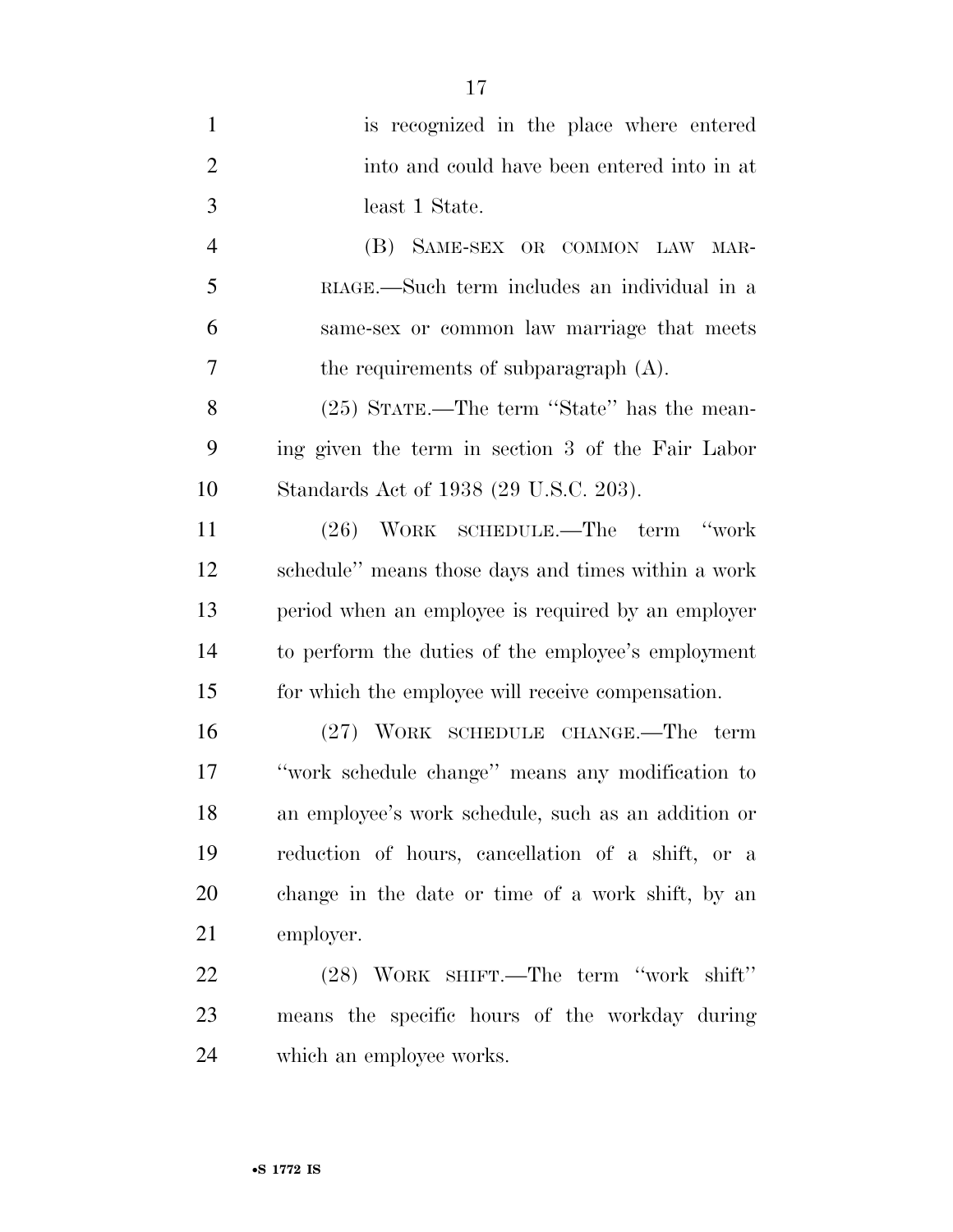| 1              | SEC. 3. RIGHT TO REQUEST AND RECEIVE A FLEXIBLE,      |
|----------------|-------------------------------------------------------|
| $\overline{2}$ | PREDICTABLE OR STABLE WORK SCHEDULE.                  |
| 3              | (a) RIGHT TO REQUEST.—An employee may apply           |
| 4              | to the employee's employer to request a change in the |
| 5              | terms and conditions of employment as they relate to  |
| 6              | $(1)$ the number of hours the employee is re-         |
| 7              | quired to work or be on call for work;                |
| 8              | $(2)$ the times when the employee is required to      |
| 9              | work or be on call for work;                          |
| 10             | (3) the location where the employee is required       |
| 11             | to work;                                              |
| 12             | (4) the amount of notification the employee re-       |
| 13             | ceives of work schedule assignments; and              |
| 14             | (5) minimizing fluctuations in the number of          |
| 15             | hours the employee is scheduled to work on a daily,   |
| 16             | weekly, or monthly basis.                             |
| 17             | (b) EMPLOYER OBLIGATION TO ENGAGE IN AN               |
|                | 18 INTERACTIVE PROCESS.                               |
| 19             | (1) IN GENERAL.—If an employee applies to the         |
| 20             | employee's employer to request a change in the        |
| 21             | terms and conditions of employment as set forth in    |
| 22             | subsection (a), the employer shall engage in a time-  |
| 23             | ly, good faith interactive process with the employee  |
| 24             | that includes a discussion of potential schedule      |
| 25             | changes that would meet the employee's needs.         |
| 26             | $(2)$ RESULT.—Such process shall result in—           |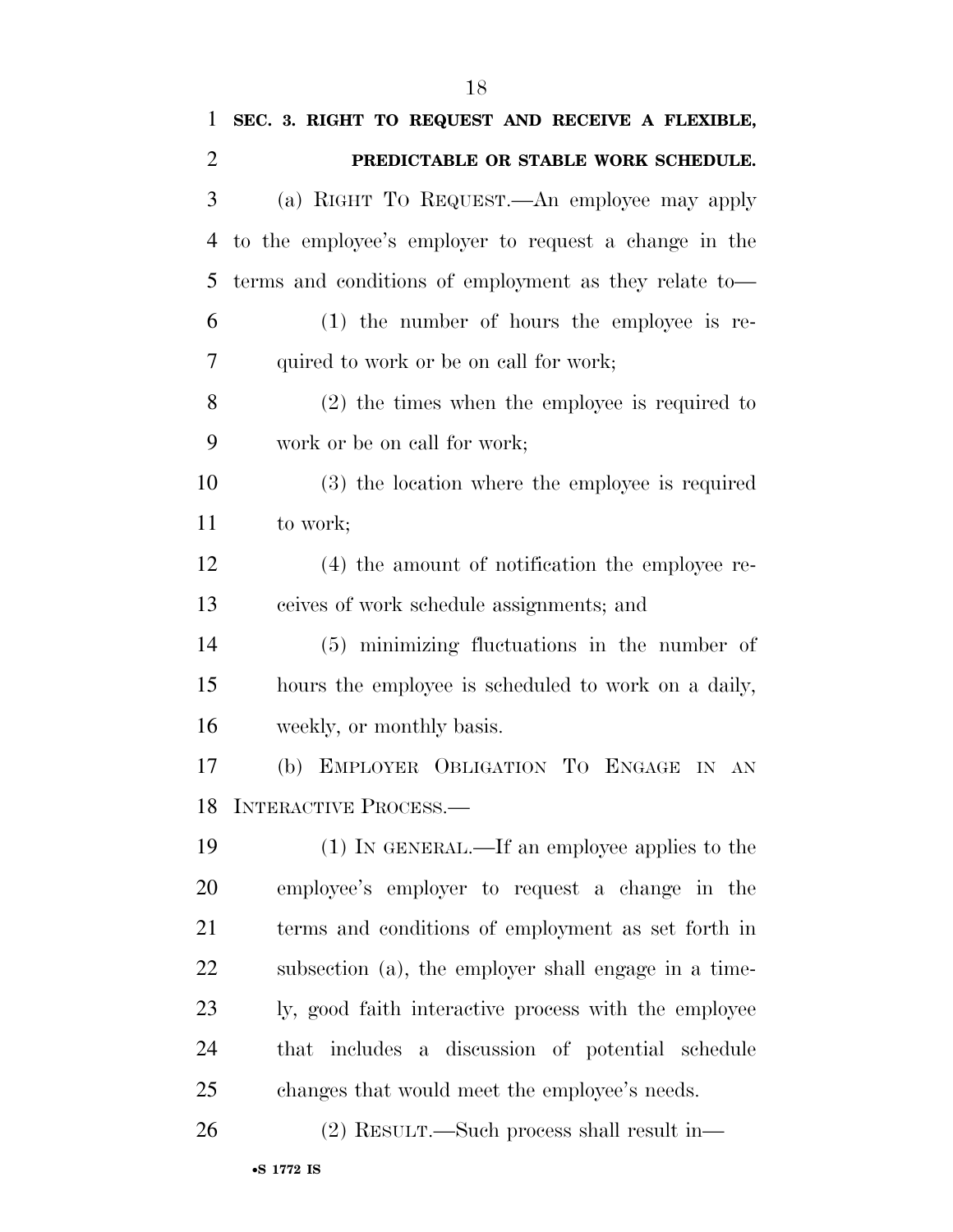(A) either granting or denying the request; (B) in the event of a denial, considering al- ternatives to the proposed change that might meet the employee's needs and granting or de- nying a request for an alternative change in the terms and conditions of employment as set forth in subsection (a); and (C) in the event of a denial, stating the reason for denial, including whether any such reason is a bona fide business reason. (3) INFORMATION.—If information provided by the employee making a request under this section re- quires clarification, the employer shall explain what further information is needed and give the employee

 (c) REQUESTS RELATED TO CAREGIVING, ENROLL- MENT IN EDUCATION OR TRAINING, OR A SECOND JOB.— If an employee makes a request for a change in the terms and conditions of employment as set forth in subsection (a) because of a serious health condition of the employee, due to the employee's responsibilities as a caregiver, or due to the employee's enrollment in a career-related edu- cational or training program, or if a part-time employee makes a request for such a change for a reason related to a second job, the employer shall grant the request, un-

reasonable time to produce the information.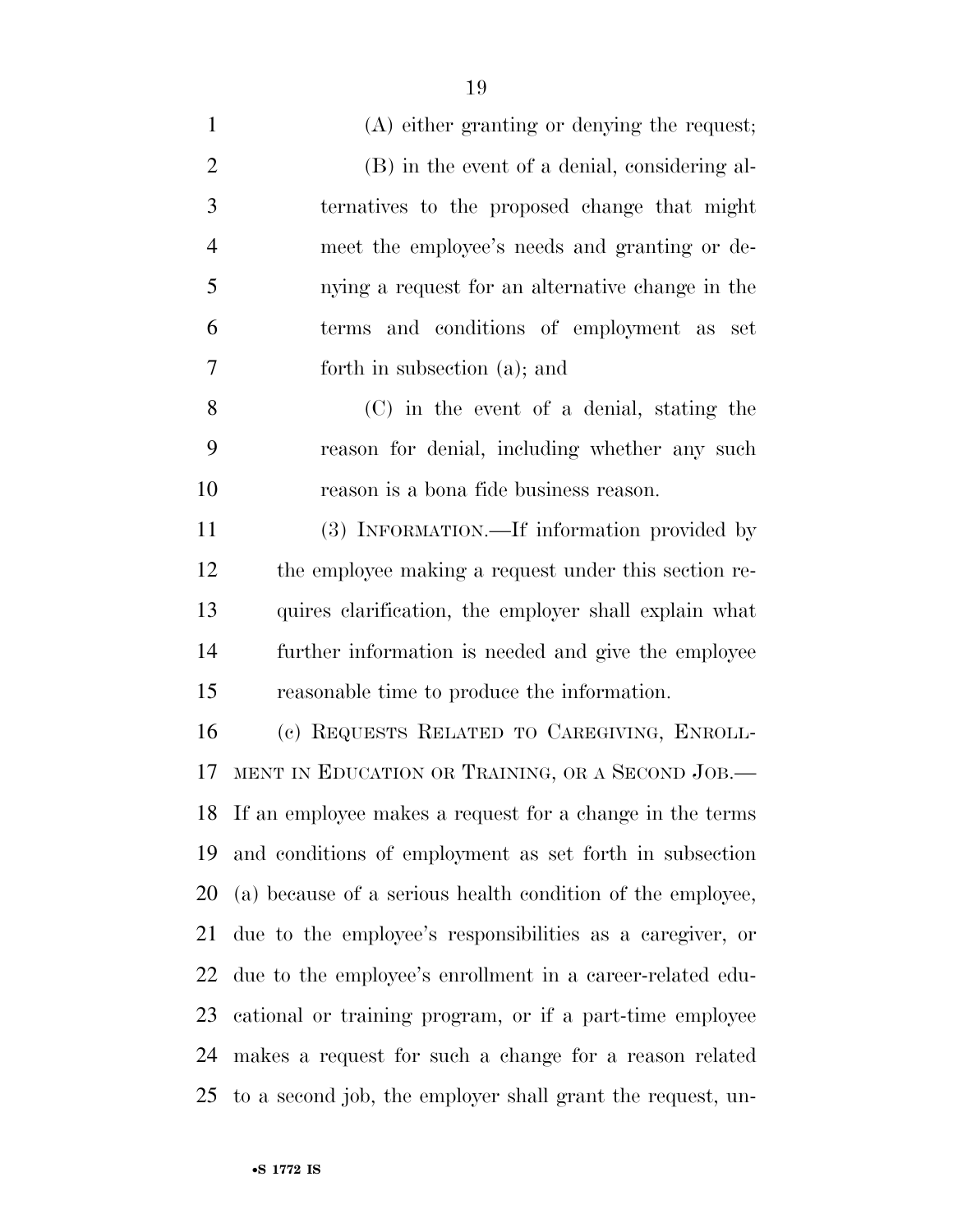less the employer has a bona fide business reason for deny-ing the request.

 (d) OTHER REQUESTS.—If an employee makes a re- quest for a change in the terms and conditions of employ- ment as set forth in subsection (a), for a reason other than those reasons set forth in subsection (c), the employer may deny the request for any reason that is not unlawful. If the employer denies such a request, the employer shall provide the employee with the reason for the denial, in- cluding whether any such reason is a bona fide business reason.

 **SEC. 4. REQUIREMENTS FOR REPORTING TIME PAY, SPLIT SHIFT PAY, AND ADVANCE NOTICE OF WORK SCHEDULES FOR RETAIL, FOOD SERVICE, CLEANING, OR SECRETARY'S DESIGNATED EMPLOYEES.** 

 (a) REPORTING TIME PAY REQUIREMENT.—An em- ployer shall pay a retail, food service, or cleaning employee or a designated employee, in an additional occupation des-20 ignated by the Secretary, under section  $8(a)(2)$  as appro- priate for coverage under this Act (referred to in this Act as ''a retail, food service, cleaning, or Secretary's des-ignated employee'')—

 (1) for at least 4 hours at the regular rate of pay of the employee involved for each day on which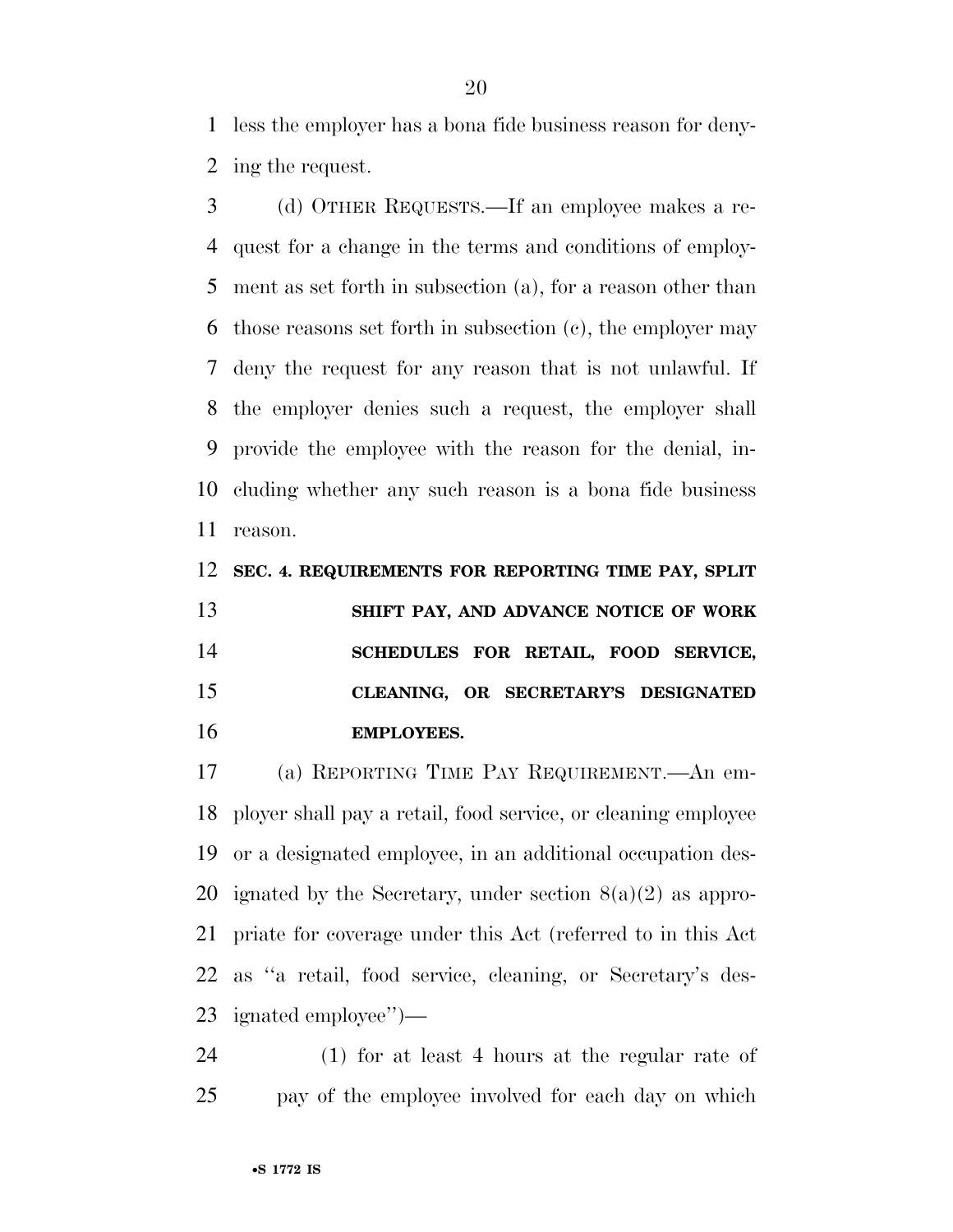the retail, food service, cleaning, or Secretary's des- ignated employee reports for work, as required by the employer, but is given less than four hours of work, except that if the employee's scheduled hours 5 for a day are less than 4 hours, such employee shall be paid for the scheduled hours of the employee in- volved for that day if given less than the scheduled hours of work; and

 (2) for at least 1 hour at the regular rate of pay of the employee involved for each day the retail, food service, cleaning, or Secretary's designated em- ployee is given specific instructions to contact the employer of the employee involved, or wait to be con- tacted by the employer, less than 24 hours in ad- vance of the start of a potential work shift to deter- mine whether the employee must report to work for such shift.

 (b) SPLIT SHIFT PAY REQUIREMENT.—An employer shall pay a retail, food service, cleaning, or Secretary's designated employee for one additional hour at the em- ployee's regular rate of pay for each day during which the employee works a split shift.

23 (c) ADVANCE NOTICE REQUIREMENT.

 (1) INITIAL SCHEDULE.—On or before a new retail, food service, cleaning, or Secretary's des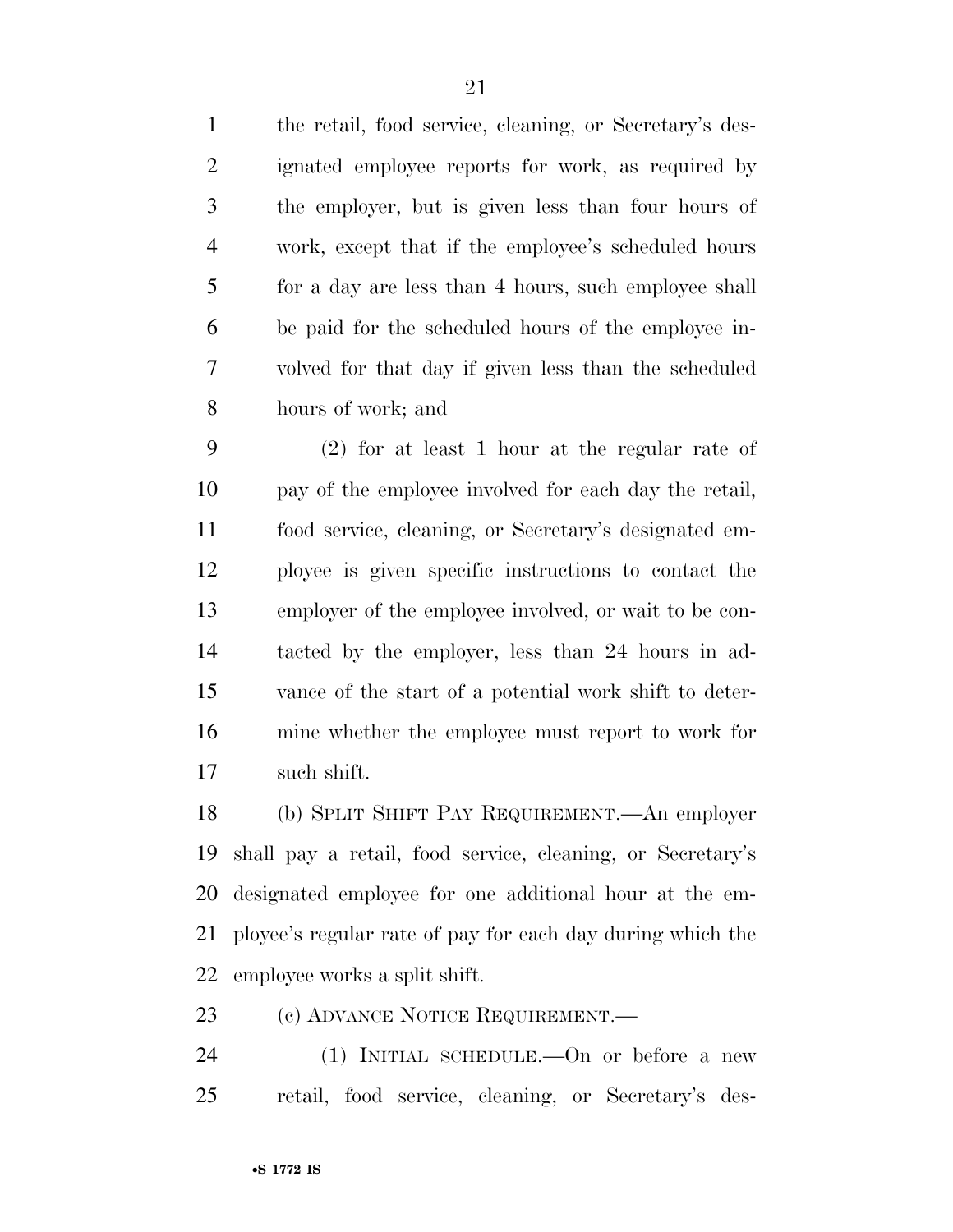ignated employee's first day of work, the employer shall inform the employee in writing of the work schedule of the employee involved and the minimum number of expected work hours the employee will be assigned to work per month.

 (2) PROVIDING NOTICE OF NEW SCHEDULES.— Except as provided in paragraph (3), if a retail, food service, cleaning, or Secretary's designated employ- ee's work schedule changes from the work schedule of which the employee was informed pursuant to paragraph (1), the employer shall provide the em- ployee with the new work schedule of the employee involved not less than 14 days before the first day of the new work schedule. If the expected minimum number of work hours that a retail, food service, cleaning, or Secretary's designated employee will be assigned changes from the number of which the em- ployee involved was informed pursuant to paragraph (1), the employer shall also provide notification of that change, not less than 14 days in advance of the first day this change will go into effect. Nothing in this subsection shall be construed to prohibit an em- ployer from providing greater advance notice of a re-tail, food service, cleaning, or Secretary's designated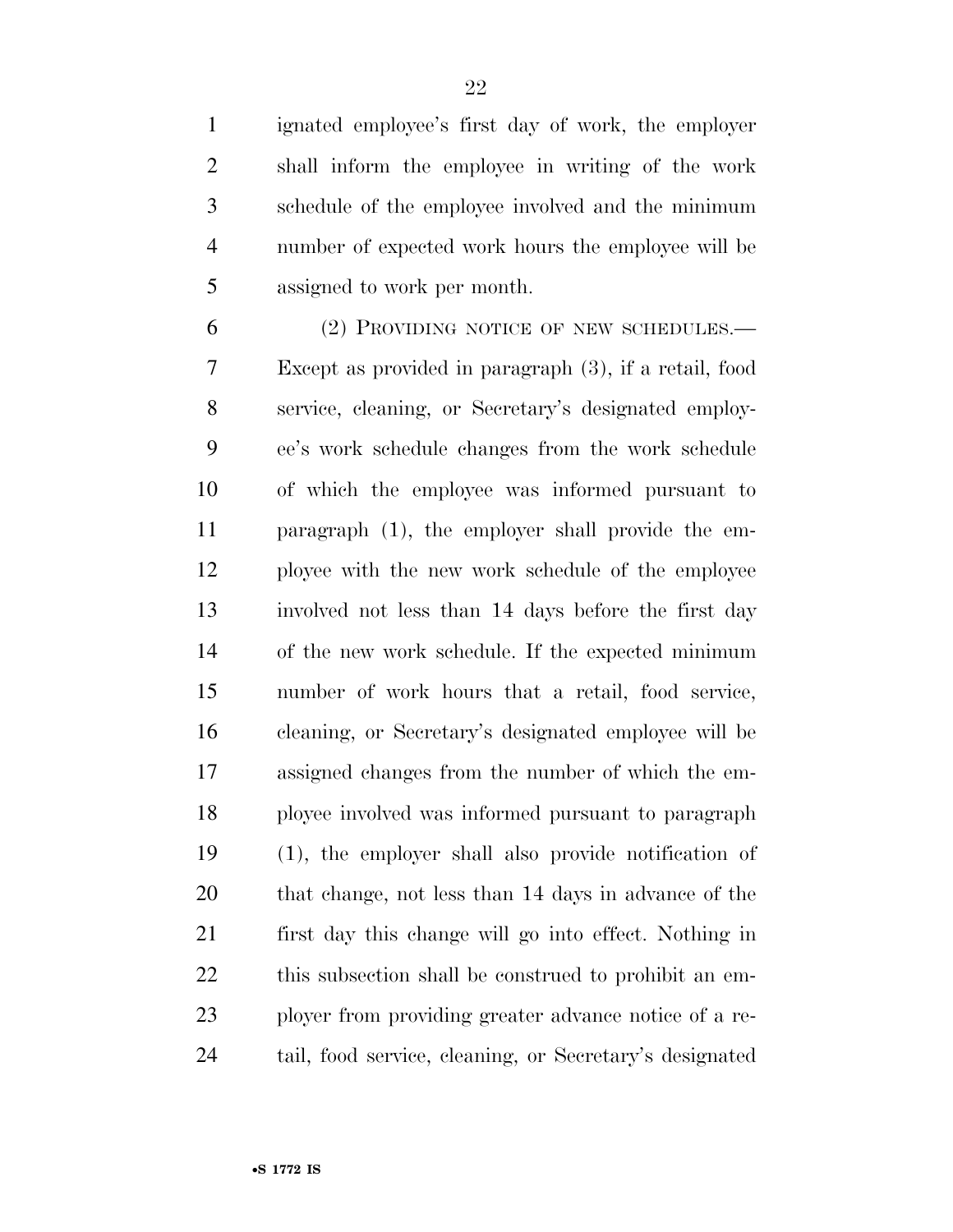employee's work schedule than is required under this section.

 (3) WORK SCHEDULE CHANGES MADE WITH LESS THAN 24 HOURS' NOTICE.—An employer may make work schedule changes as needed, including by offering additional hours of work to retail, food serv- ice, cleaning, or Secretary's designated employees beyond those previously scheduled, but an employer shall be required to provide one extra hour of pay at the employee's regular rate for each shift that is changed with less than 24 hours' notice, except in the case of the need to schedule the employee due to the unforeseen unavailability of a retail, food serv- ice, cleaning, or Secretary's designated employee previously scheduled to work that shift.

 (4) NOTIFICATIONS IN WRITING.—The notifica- tions required under paragraphs (1) and (2) shall be made to the employee involved in writing. Nothing in this subsection shall be construed as prohibiting an employer from using any additional means of no- tifying a retail, food service, cleaning, or Secretary's designated employee of the work schedule of the em-ployee involved.

 (5) SCHEDULE POSTING REQUIREMENT.—Every employer employing any retail, food service, clean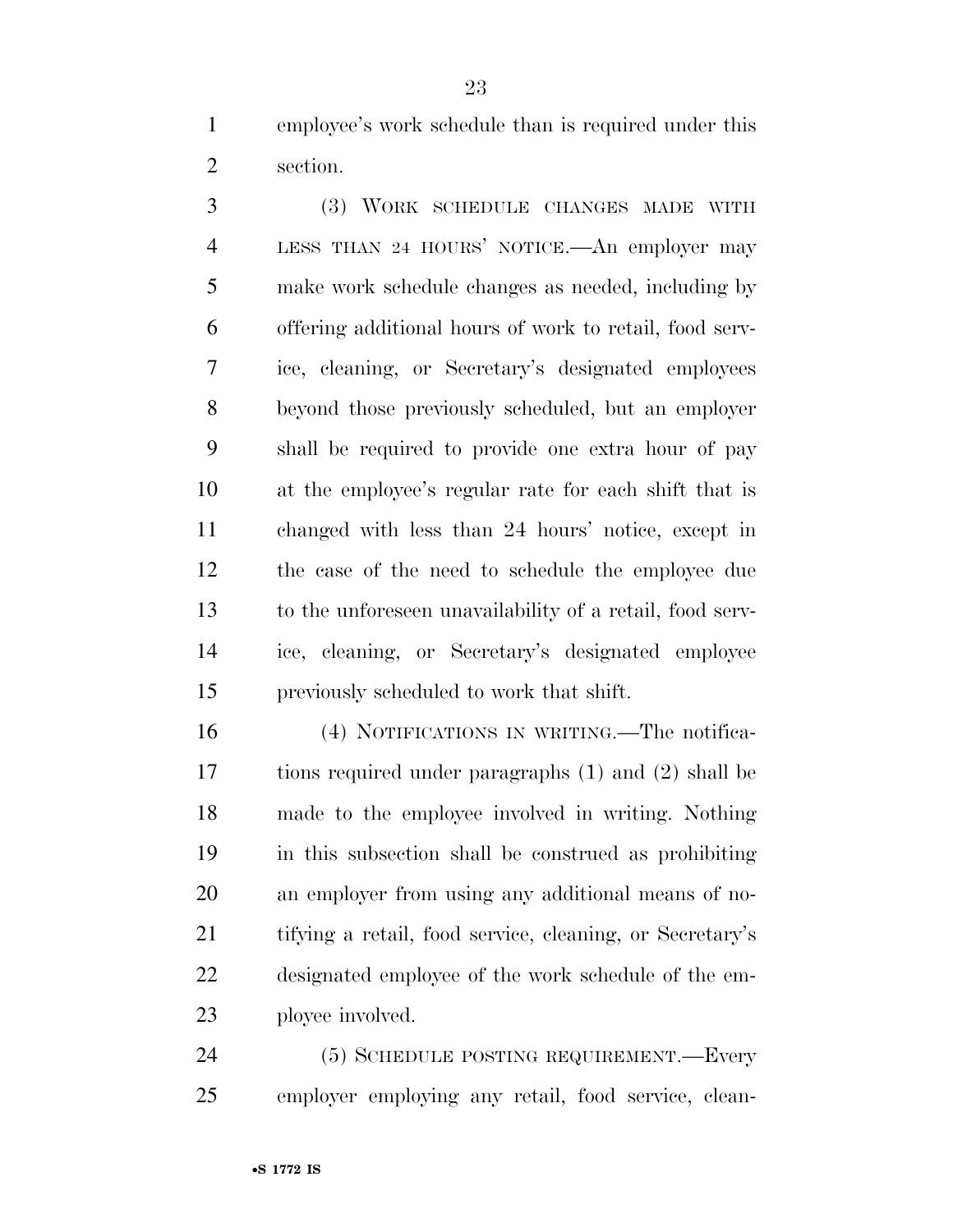ing, or Secretary's designated employee, subject to this Act shall post the schedule and keep it posted in a conspicuous place in every establishment where such employee is employed so as to permit the em- ployee involved to observe readily a copy. Availability of that schedule by electronic means accessible by all retail, food service, cleaning, or Secretary's des- ignated employees, of that employer shall be consid-ered compliance with this subsection.

 (6) EMPLOYEE SHIFT TRADING.—Nothing in this subsection shall be construed to prevent an em- ployer from allowing a retail, food service, cleaning, or Secretary's designated employee to work in place of another employee who has been scheduled to work a particular shift as long as the change in schedule is mutually agreed upon by the employees. An em- ployer shall not be subject to the requirements of paragraph (2) or (3) for such voluntary shift trades. (d) PAY STUB TRANSPARENCY.—Any pay provided 20 to an employee pursuant to subsection (a), (b), or  $(c)(3)$  (referred to in this paragraph as ''additional pay'') shall be included in the employee's regular paycheck. The em- ployer shall identify, in the corresponding written wage statement or pay stub, the total number of hours of addi-tional pay provided for the pay period involved and wheth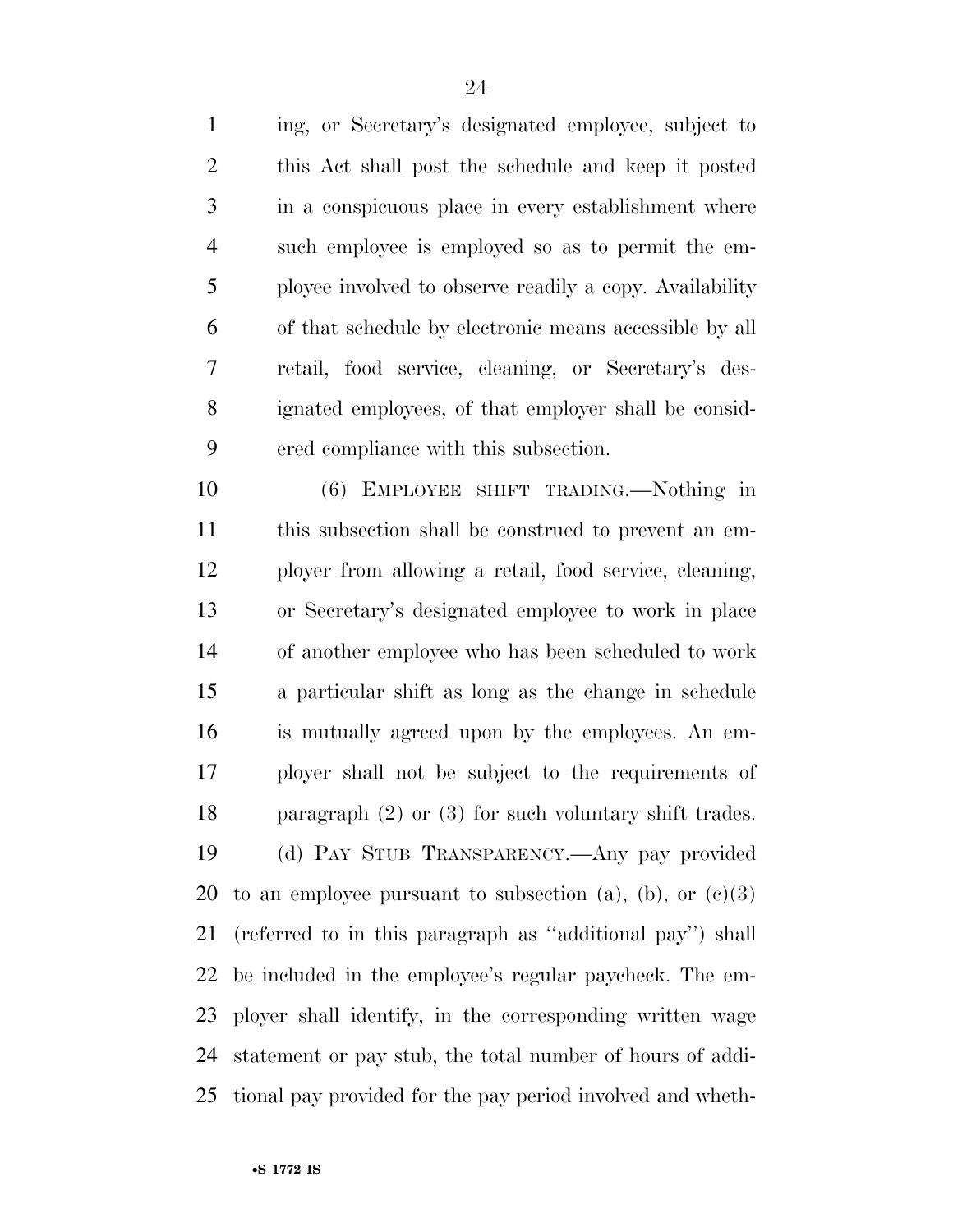er the additional pay was due to the requirements of sub-2 section (a)(1), the requirements of subsection (a)(2), the requirements of subsection (b), or the requirements of 4 subsection  $(e)(3)$ .

 (e) EXCEPTION.—The requirements in subsections (a) through (d) shall not apply during periods when reg- ular operations of the employer are suspended due to events beyond the employer's control.

#### **SEC. 5. PROHIBITED ACTS.**

 (a) INTERFERENCE WITH RIGHTS.—It shall be un- lawful for any employer to interfere with, restrain, or deny the exercise or the attempt to exercise, any right of an employee as set forth in section 3 or of a retail, food serv- ice, cleaning, or Secretary's designated employee as set forth in section 4.

 (b) RETALIATION PROHIBITED.—It shall be unlawful for any employer to discharge, threaten to discharge, de- mote, suspend, reduce work hours of, or take any other adverse employment action against any employee in retal- iation for exercising the rights of an employee under this Act or opposing any practice made unlawful by this Act. For purposes of section 3, such retaliation shall include taking an adverse employment action against any em- ployee on the basis of that employee's eligibility or per-ceived eligibility to request or receive a change in the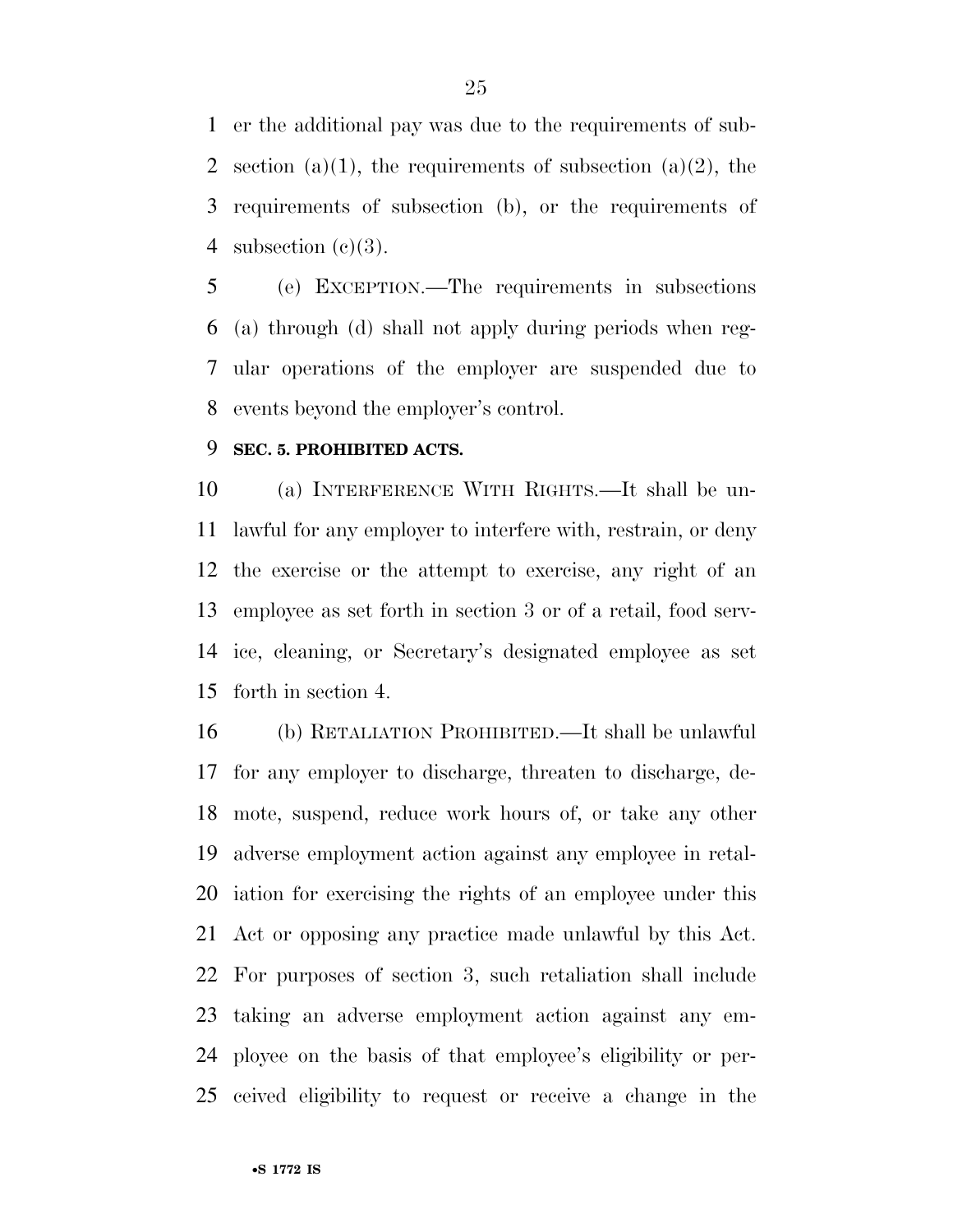| 1              | terms and conditions of employment, as described in such        |
|----------------|-----------------------------------------------------------------|
| $\overline{2}$ | section, on the basis of a reason set forth in section $3(c)$ . |
| 3              | (c) INTERFERENCE WITH PROCEEDINGS OR INQUIR-                    |
| $\overline{4}$ | IES.—It shall be unlawful for any person to discharge or        |
| 5              | in any other manner discriminate against any individual         |
| 6              | because such individual—                                        |
| 7              | $(1)$ has filed any charge, or has instituted or                |
| 8              | caused to be instituted any proceeding, under or re-            |
| 9              | lated to this Act;                                              |
| 10             | $(2)$ has given or is about to give, any informa-               |
| 11             | tion in connection with any inquiry or proceeding re-           |
| 12             | lating to any right provided under this Act; or                 |
| 13             | $(3)$ has testified, or is about to testify, in any             |
| 14             | inquiry or proceeding relating to any right provided            |
| 15             | under this Act.                                                 |
| 16             | SEC. 6. REMEDIES AND ENFORCEMENT.                               |
| 17             | (a) INVESTIGATIVE AUTHORITY.—                                   |
| 18             | $(1)$ In GENERAL.—To ensure compliance with                     |
| 19             | this Act, or any regulation or order issued under               |
| 20             | this Act, the Secretary shall have, subject to para-            |
| 21             | $graph(3)$ , the investigative authority provided under         |
| 22             | section 11(a) of the Fair Labor Standards Act of                |
| 23             | 1938 (29 U.S.C. 211(a)).                                        |
| 24             | (2) OBLIGATION TO KEEP AND<br>PRESERVE                          |
| 25             | RECORDS.—Each employer shall make, keep, and                    |
|                |                                                                 |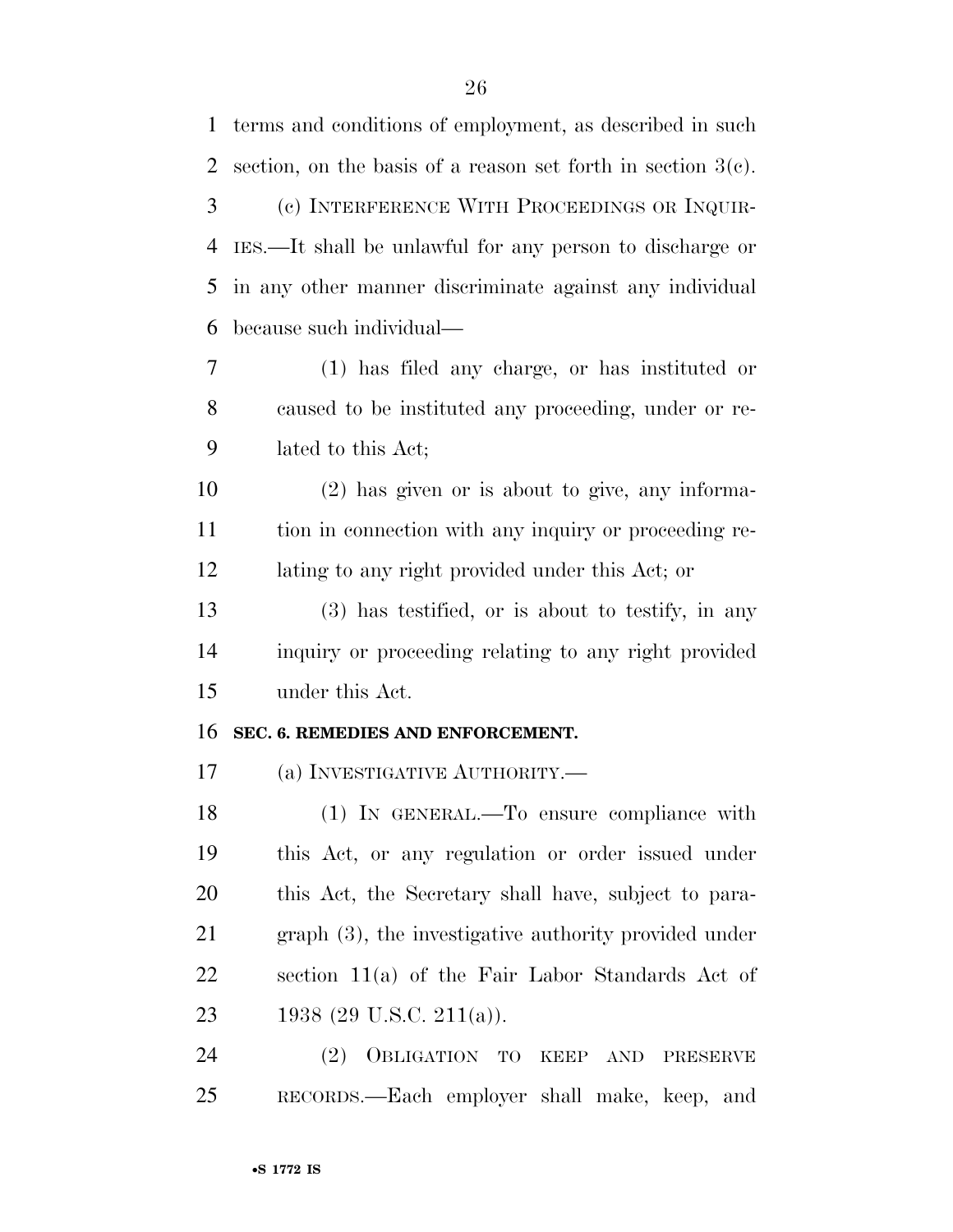preserve records pertaining to compliance with this Act in accordance with regulations issued by the Secretary under section 8.

 (3) REQUIRED SUBMISSIONS GENERALLY LIM- ITED TO AN ANNUAL BASIS.—The Secretary shall not under the authority of this subsection require any employer to submit to the Secretary any books or records more than once during any 12-month pe- riod, unless the Secretary has reasonable cause to believe there may exist a violation of this Act or any regulation or order issued pursuant to this Act, or is investigating a charge pursuant to subsection (c).

 (4) SUBPOENA POWERS.—For the purposes of any investigation provided for in this section, the Secretary shall have the subpoena authority provided 16 for under section 9 of the Fair Labor Standards Act 17 of 1938 (29 U.S.C. 209).

18 (b) CIVIL ACTION BY EMPLOYEES.—

 (1) LIABILITY.—Any employer who violates sec- tion 5(a) (with respect to a right set forth in sub-21 section (a), (b), or  $(e)(3)$  of section 4) or subsection (b) or (c) of section 5 (referred to in this section as a ''covered provision'') shall be liable to any em-ployee affected for—

25 (A) damages equal to the amount of—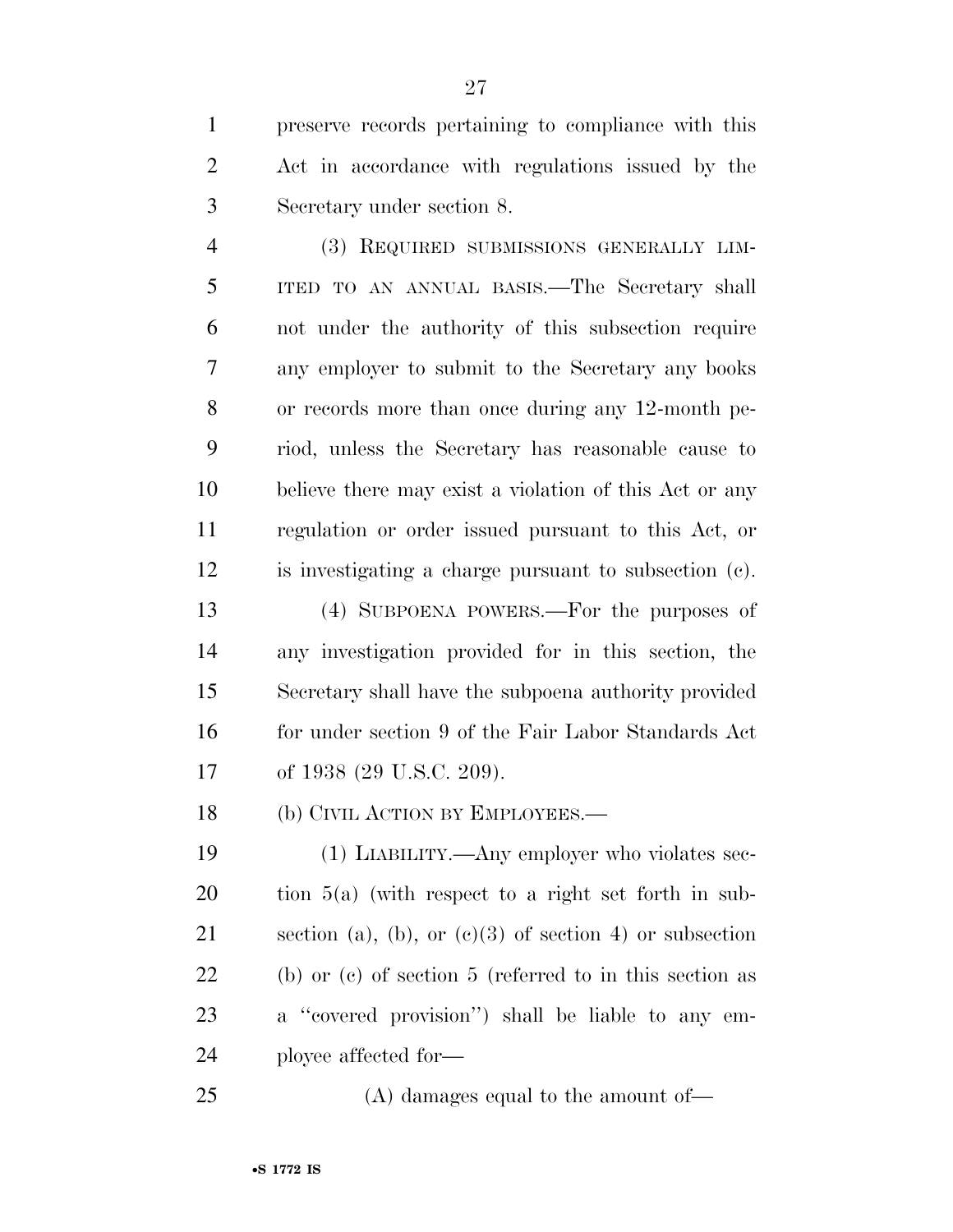| $\mathbf{1}$   | (i) any wages, salary, employment                 |
|----------------|---------------------------------------------------|
| $\overline{2}$ | benefits (as defined in section 101 of the        |
| 3              | Family and Medical Leave Act of 1993 (29)         |
| $\overline{4}$ | U.S.C. $2611$ ), or other compensation de-        |
| 5              | nied, lost, or owed to such employee by           |
| 6              | reason of the violation; or                       |
| $\tau$         | (ii) in a case in which wages, salary,            |
| 8              | employment benefits (as so defined), or           |
| 9              | other compensation have not been denied,          |
| 10             | lost, or owed to the employee, any actual         |
| 11             | monetary losses sustained by the employee         |
| 12             | as a direct result of the violation;              |
| 13             | (B) interest on the amount described in           |
| 14             | subparagraph (A) calculated at the prevailing     |
| 15             | rate;                                             |
| 16             | (C) an additional amount as liquidated            |
| 17             | damages equal to the sum of the amount de-        |
| 18             | scribed in subparagraph (A) and the interest      |
| 19             | described in subparagraph $(B)$ , except that if  |
| 20             | an employer who has violated a covered provi-     |
| 21             | sion proves to the satisfaction of the court that |
| 22             | the act or omission which violated the covered    |
| 23             | provision was in good faith and that the em-      |
| 24             | ployer had reasonable grounds for believing that  |
| 25             | the act or omission was not a violation of a cov- |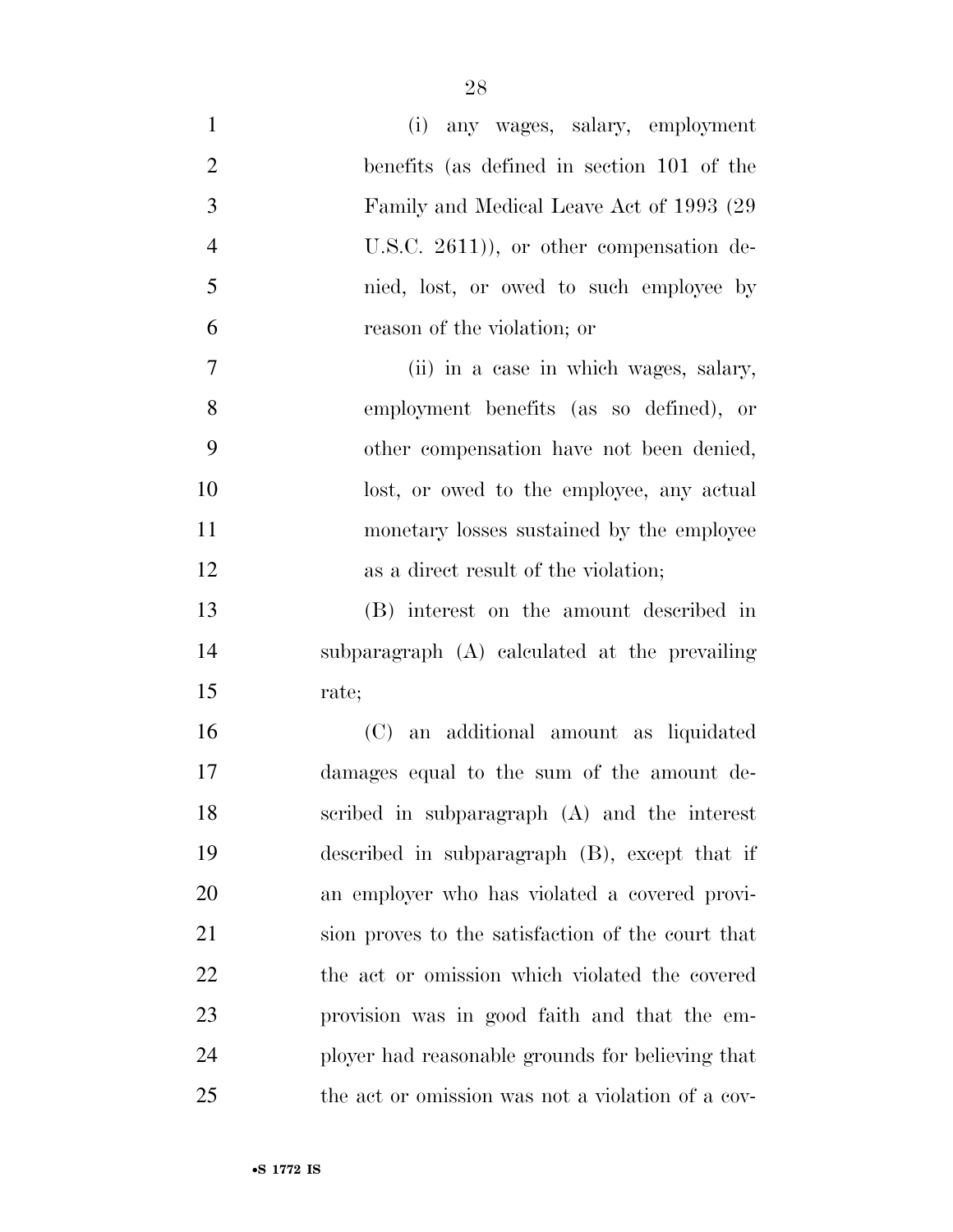| $\mathbf{1}$   | ered provision, such court may, in the discretion       |
|----------------|---------------------------------------------------------|
| $\overline{2}$ | of the court, reduce the amount of liability to         |
| 3              | the amount and interest determined under sub-           |
| $\overline{4}$ | paragraphs $(A)$ and $(B)$ , respectively; and          |
| 5              | (D) such equitable relief as may be appro-              |
| 6              | priate, including employment, reinstatement,            |
| 7              | and promotion.                                          |
| 8              | (2) RIGHT OF ACTION.—An action to recover               |
| 9              | the damages or equitable relief set forth in para-      |
| 10             | graph (1) may be maintained against any employer        |
| 11             | (including a public agency) in any Federal or State     |
| 12             | court of competent jurisdiction by any one or more      |
| 13             | employees for and on behalf of-                         |
| 14             | $(A)$ the employees; or                                 |
| 15             | (B) the employees and other employees                   |
| 16             | similarly situated.                                     |
| 17             | (3) FEES AND COSTS.—The court in such an                |
| 18             | action shall, in addition to any judgment awarded to    |
| 19             | the plaintiff, allow a reasonable attorney's fee, rea-  |
| 20             | sonable expert witness fees, and other costs of the     |
| 21             | action to be paid by the defendant.                     |
| 22             | (4) LIMITATIONS.—The right provided by para-            |
| 23             | graph (2) to bring an action by or on behalf of any     |
| 24             | employee shall terminate on the filing of a complaint   |
| 25             | by the Secretary in an action under subsection $(c)(3)$ |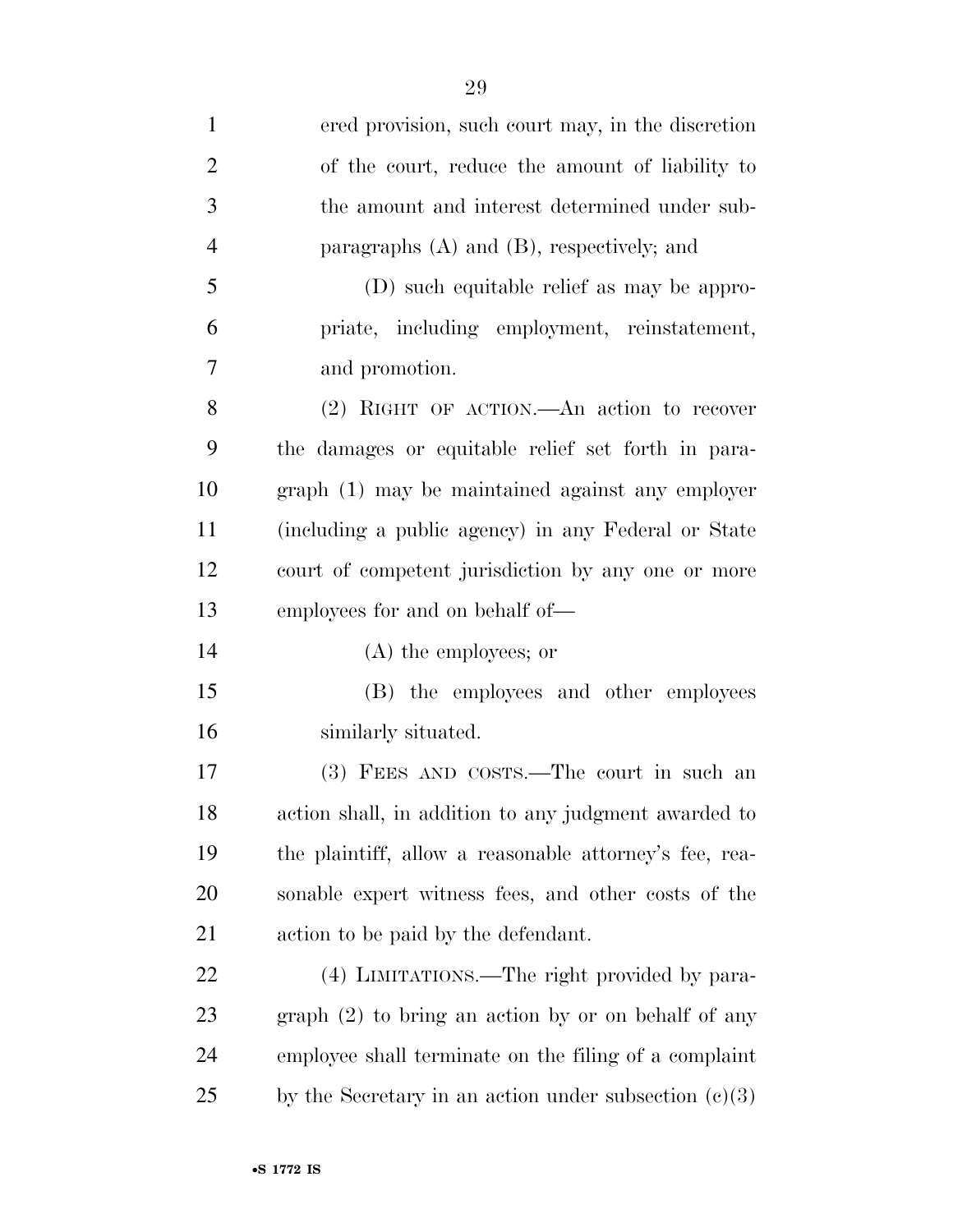in which a recovery is sought of the damages de-2 scribed in paragraph  $(1)(A)$  owing to an employee by an employer liable under paragraph (1) unless the action described is dismissed without prejudice on motion of the Secretary.

(c) ACTIONS BY THE SECRETARY.—

 (1) ADMINISTRATIVE ACTION.—The Secretary shall receive, investigate, and attempt to resolve complaints of violations of this Act in the same man- ner that the Secretary receives, investigates, and at- tempts to resolve complaints of violations of sections 6 and 7 of the Fair Labor Standards Act of 1938 (29 U.S.C. 206 and 207), and may issue an order making determinations, and assessing a civil penalty described in paragraph (3) (in accordance with para-graph (3)), with respect to such an alleged violation.

 (2) ADMINISTRATIVE REVIEW.—An affected person who takes exception to an order issued under paragraph (1) may request review of and a decision regarding such an order by an administrative law 21 judge. In reviewing the order, the administrative law judge may hold an administrative hearing con- cerning the order, in accordance with the require- ments of sections 554, 556, and 557 of title 5, United States Code. Such hearing shall be conducted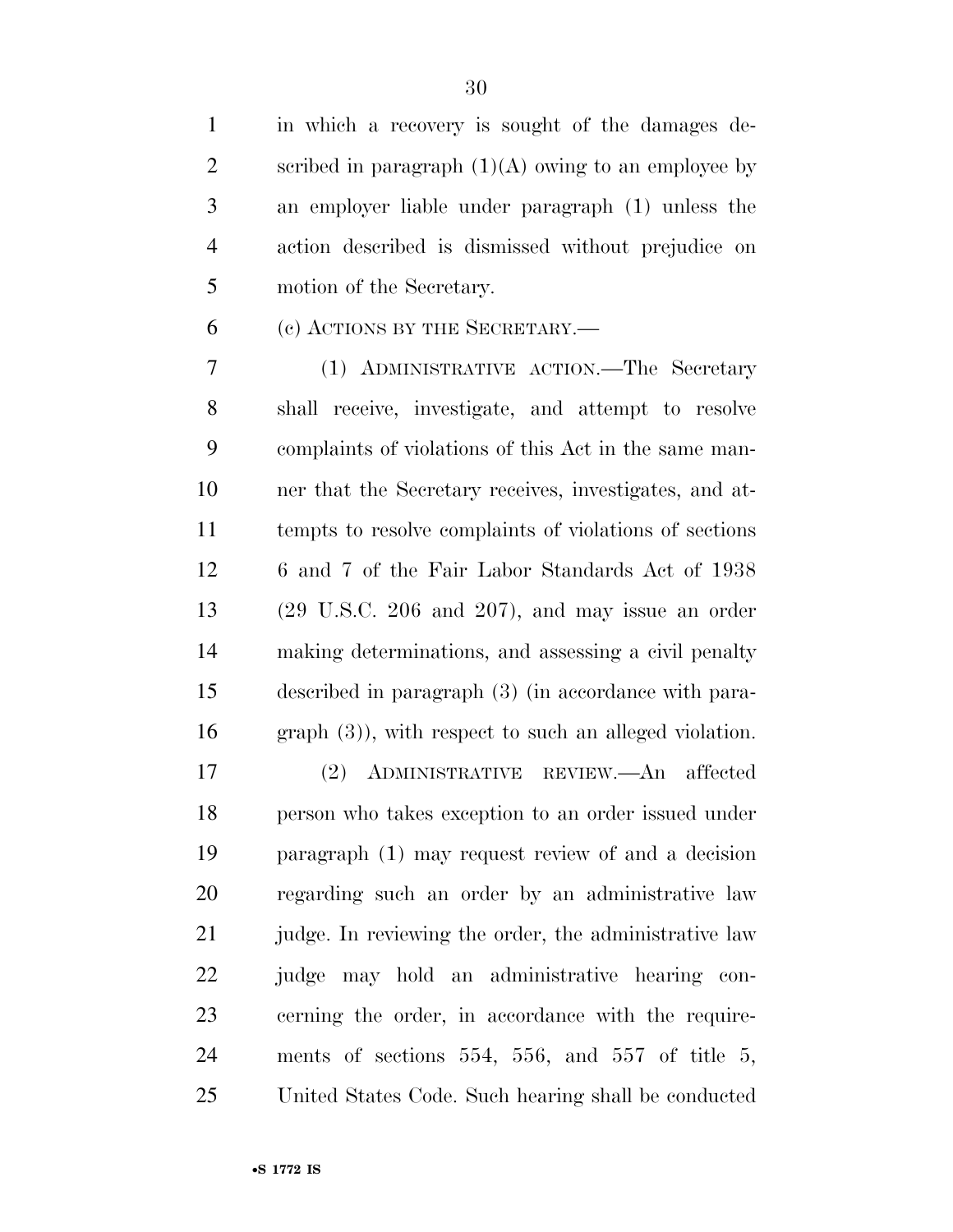| $\mathbf{1}$   | expeditiously. If no affected person requests such re-  |
|----------------|---------------------------------------------------------|
| $\overline{2}$ | view within 60 days after the order is issued under     |
| 3              | paragraph $(1)$ , the order shall be considered to be a |
| $\overline{4}$ | final order that is not subject to judicial review.     |
| 5              | (3) CIVIL PENALTY.—An employer who willfully            |
| 6              | and repeatedly violates—                                |
| 7              | (A) paragraph $(1)$ , $(2)$ , $(4)$ , or $(5)$ of sec-  |
| 8              | tion $4(c)$ , or section $4(d)$ , shall be subject to a |
| 9              | civil penalty in an amount to be determined by          |
| 10             | the Secretary, but not to exceed \$100 per viola-       |
| 11             | tion; and                                               |
| 12             | $(B)$ subsection $(b)$ or $(c)$ of section 5 shall      |
| 13             | be subject to a civil penalty in an amount to be        |
| 14             | determined by the Secretary, but not to exceed          |
| 15             | $$1,100$ per violation.                                 |
| 16             | (4) CIVIL ACTION.—The Secretary may bring               |
| 17             | an action in any court of competent jurisdiction on     |
| 18             | behalf of aggrieved employees to-                       |
| 19             | (A) restrain violations of this Act;                    |
| 20             | (B) award such equitable relief as may be               |
| 21             | appropriate, including employment, reinstate-           |
| 22             | ment, and promotion; and                                |
| 23             | (C) in the case of a violation of a covered             |
| 24             | provision, recover the damages and interest de-         |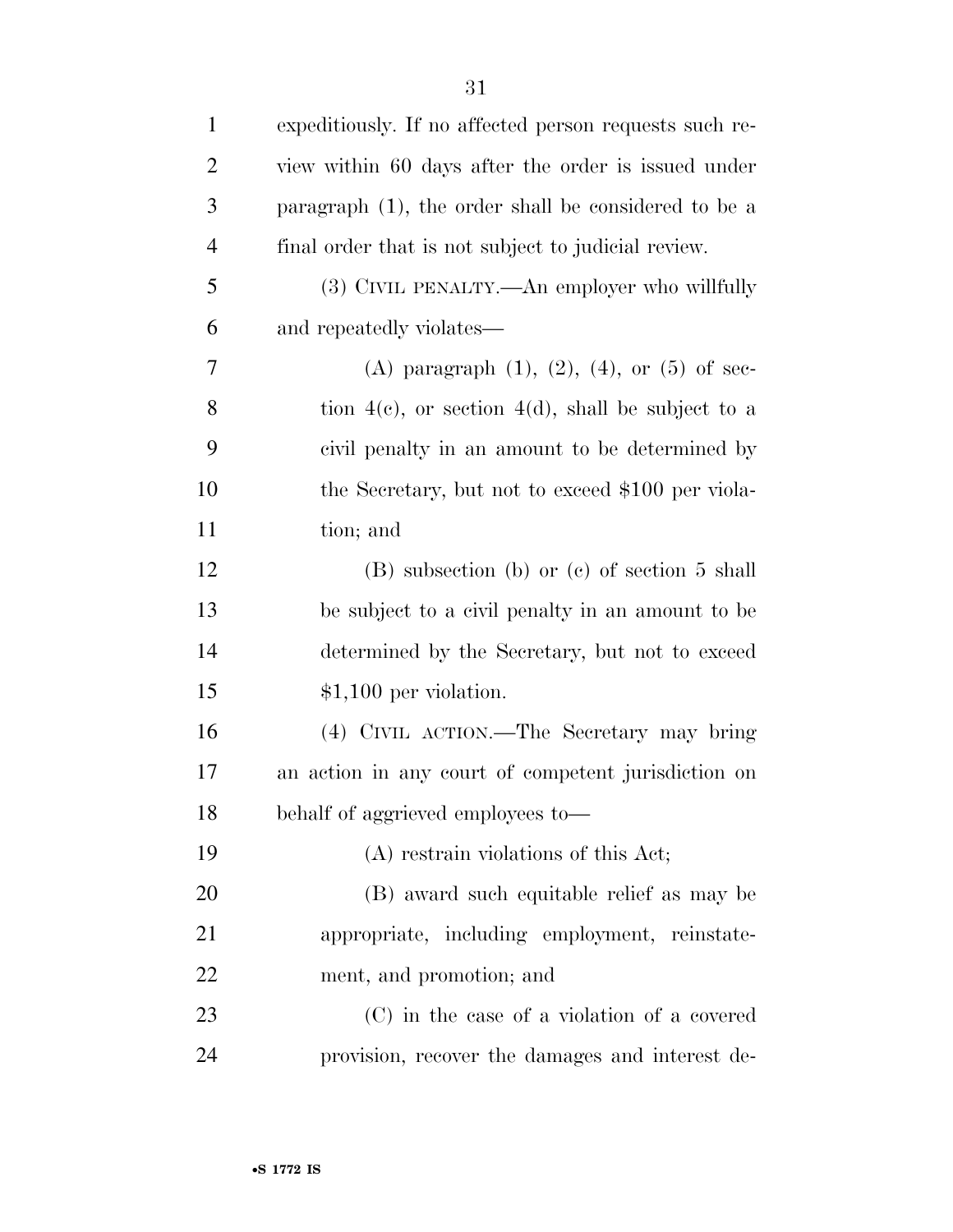| $\mathbf{1}$   | scribed in subparagraphs $(A)$ through $(C)$ of        |
|----------------|--------------------------------------------------------|
| $\overline{2}$ | subsection $(b)(1)$ .                                  |
| 3              | (d) LIMITATION.—                                       |
| $\overline{4}$ | (1) IN GENERAL.—Except as provided in para-            |
| 5              | $graph (2)$ , an action may be brought under this sec- |
| 6              | tion not later than 2 years after the date of the last |
| 7              | event constituting the alleged violation for which the |
| 8              | action is brought.                                     |
| 9              | $(2)$ WILLFUL VIOLATION.—In the case of such           |
| 10             | action brought for a willful violation of section 5,   |
| 11             | such action may be brought within 3 years of the       |
| 12             | date of the last event constituting the alleged viola- |
| 13             | tion for which such action is brought.                 |
| 14             | (3) COMMENCEMENT.—In determining when an               |
| 15             | action is commenced by the Secretary under this        |
| 16             | section for the purposes of this subsection, it shall  |
| 17             | be considered to be commenced on the date when the     |
| 18             | complaint is filed.                                    |
| 19             | (e) OTHER ADMINISTRATIVE OFFICERS.-                    |
| 20             | (1) BOARD.—In the case of employees described          |
| 21             | in section $2(9)(C)$ , the authority of the Secretary  |
| 22             | under this Act shall be exercised by the Board of Di-  |
| 23             | rectors of the Office of Compliance.                   |
| 24             | (2) PRESIDENT; MERIT SYSTEMS PROTECTION                |
| 25             | BOARD.—In the case of employees described in sec-      |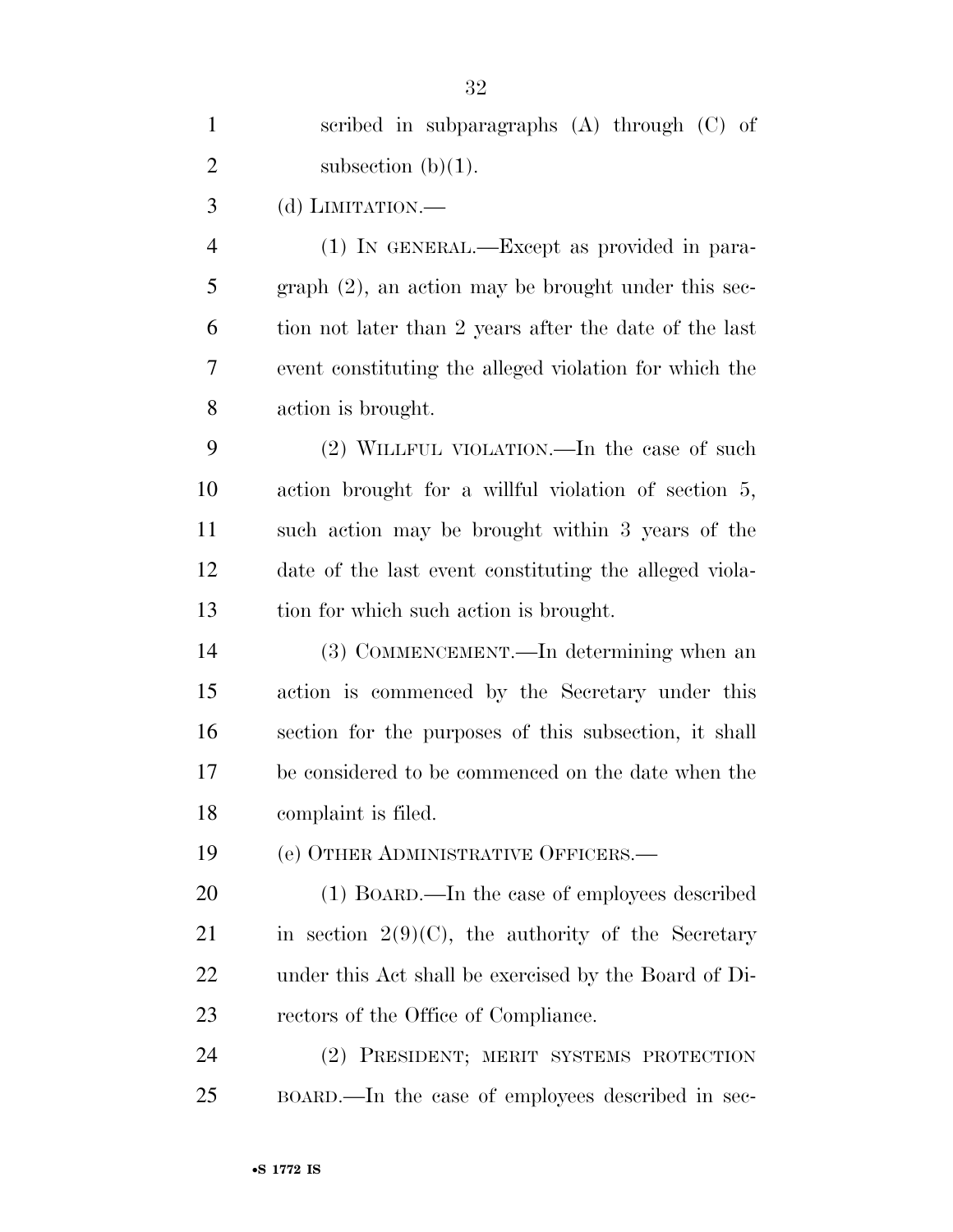| $\mathbf{1}$   | tion $2(9)(D)$ , the authority of the Secretary under  |
|----------------|--------------------------------------------------------|
| $\overline{2}$ | this Act shall be exercised by the President and the   |
| 3              | Merit Systems Protection Board.                        |
| 4              | (3) OFFICE OF PERSONNEL MANAGEMENT.—In                 |
| 5              | the case of employees described in section $2(9)(E)$ , |
| 6              | the authority of the Secretary under this Act shall    |
| 7              | be exercised by the Office of Personnel Management.    |
| 8              | (4) LIBRARIAN OF CONGRESS.—In the case of              |
| 9              | employees of the Library of Congress, the authority    |
| 10             | of the Secretary under this Act shall be exercised by  |
| 11             | the Librarian of Congress.                             |
| 12             | (5) COMPTROLLER GENERAL.—In the case of                |
| 13             | employees of the Government Accountability Office,     |
| 14             | the authority of the Secretary under this Act shall    |
| 15             | be exercised by the Comptroller General of the         |

United States.

## **SEC. 7. NOTICE AND POSTING.**

 (a) IN GENERAL.—Each employer shall post and keep posted, in conspicuous places on the premises of the employer where notices to employees and applicants for employment are customarily posted, a notice, to be pre- pared or approved by the Secretary (or the corresponding administrative officer specified in section 8) setting forth excerpts from, or summaries of, the pertinent provisions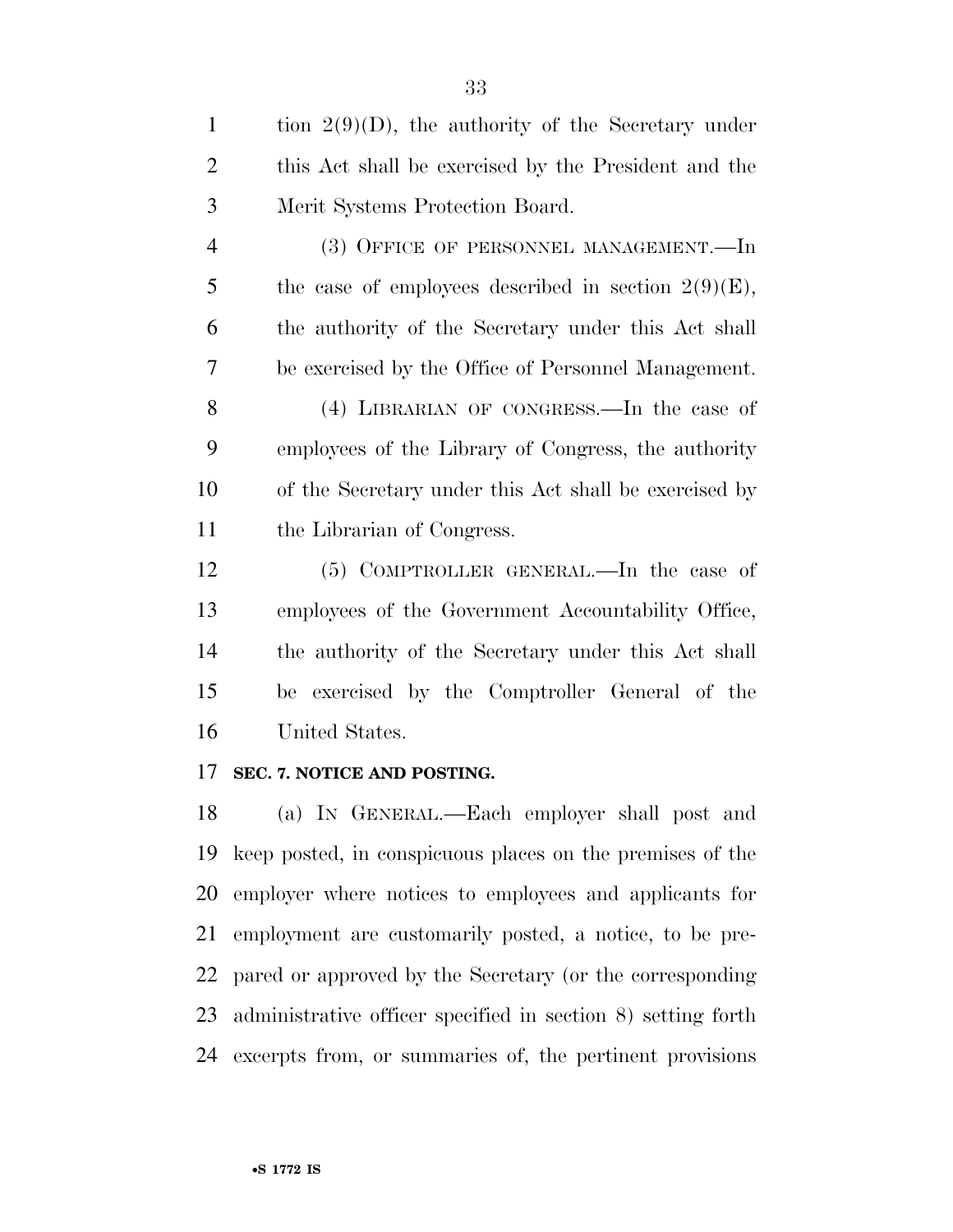of this Act and information pertaining to the filing of a complaint under this Act.

 (b) PENALTY.—Any employer that willfully violates this section may be assessed a civil money penalty not to exceed \$100 for each separate offense.

## **SEC. 8. REGULATIONS.**

(a) SECRETARY OF LABOR.—

 (1) IN GENERAL.—Except as provided in sub- sections (b) through (f), not later than 180 days after the date of enactment of this Act, the Sec- retary shall issue such regulations as may be nec-essary to implement this Act.

 (2) REGULATIONS REGARDING ADDITIONAL OC-CUPATIONS TO BE COVERED.—

 (A) IN GENERAL.—In carrying out para- graph (1), the Secretary shall issue regulations that specify a process the Secretary will follow to identify and designate additional occupa- tions, for purposes of section 4(a), that are ap- propriate for coverage under this Act. Non- exempt employees in such occupations shall be considered to be designated employees for pur-poses of this Act.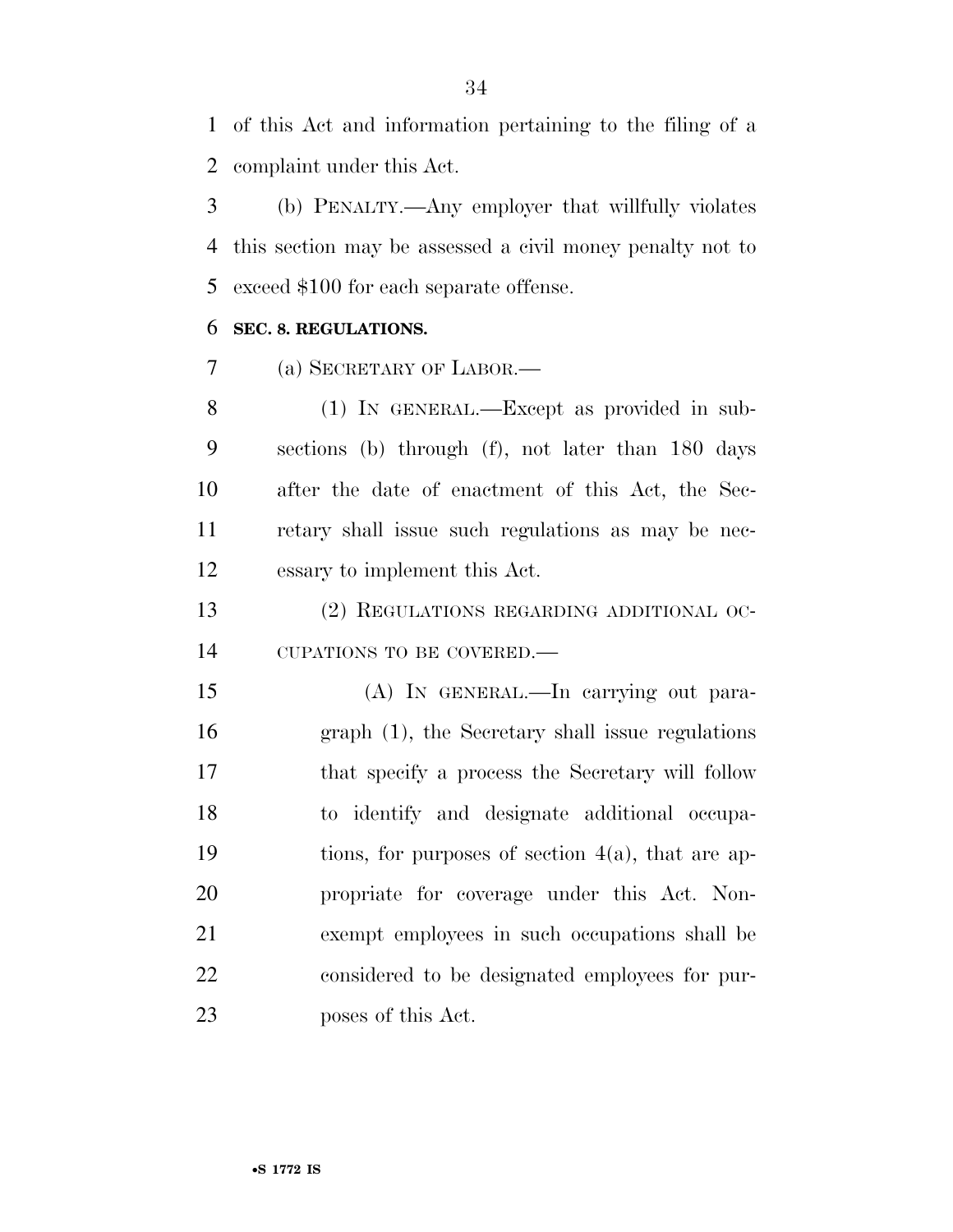| $\mathbf{1}$   | (B) CRITERIA.—The regulations shall pro-           |
|----------------|----------------------------------------------------|
| $\overline{2}$ | vide that the Secretary shall so designate an      |
| 3              | additional occupation—                             |
| $\overline{4}$ | (i) in which not less than 10 percent              |
| 5              | of workers employed in the occupation gen-         |
| 6              | erally—                                            |
| 7              | (I) receive advance notice of their                |
| 8              | work schedules less than 14 days be-               |
| 9              | fore the first day of the work sched-              |
| 10             | ules; or                                           |
| 11             | (II) experience fluctuations in the                |
| 12             | number of hours the employees are                  |
| 13             | scheduled to work on a daily, weekly,              |
| 14             | or monthly basis; or                               |
| 15             | (ii) for which the Secretary deter-                |
| 16             | mines such designation is appropriate.             |
| 17             | (C) DATA REVIEW.—In issuing the regula-            |
| 18             | tions, the Secretary shall specify the process by  |
| 19             | which the Department of Labor will review data     |
| 20             | from stakeholders, and data collected or gen-      |
| 21             | erated by the Department, in making those des-     |
| 22             | <i>ignations.</i>                                  |
| 23             | $(b)$ BOARD.—                                      |
| 24             | $(1)$ IN GENERAL.—Not later than 180<br>days       |
| 25             | after the date of enactment of this Act, the Board |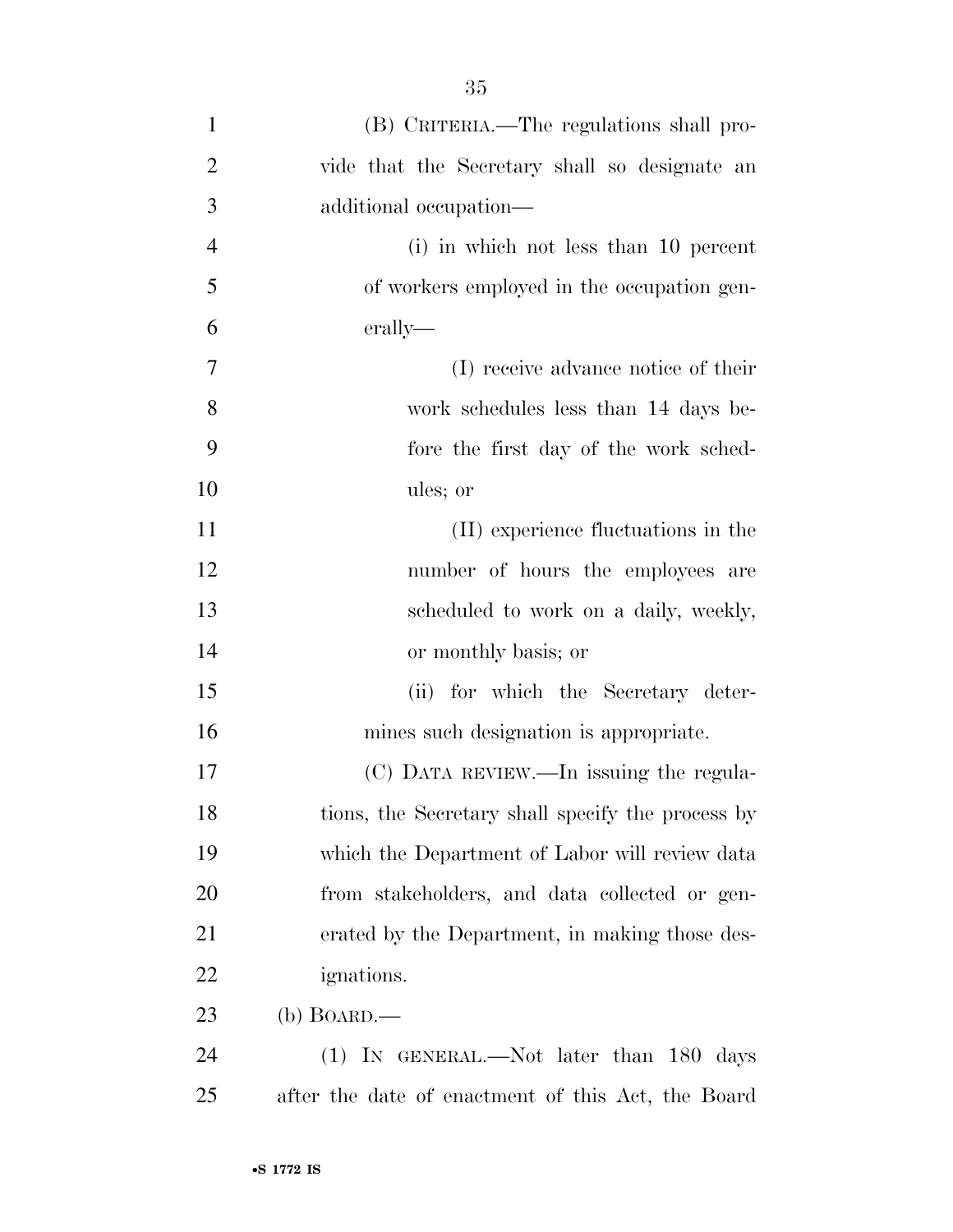of Directors of the Office of Compliance shall issue such regulations as may be necessary to implement this Act with respect to employees described in sec-4 tion  $2(9)(C)$ . The procedures applicable to regula- tions of the Board issued for the implementation of the Congressional Accountability Act of 1995 (2 U.S.C. 1301 et seq.), prescribed in section 304 of that Act (2 U.S.C. 1384), shall be the procedures applicable to regulations issued under this sub-section.

 (2) CONSIDERATION.—In prescribing the regu- lations, the Board shall take into consideration the enforcement and remedies provisions concerning the Board, and applicable to rights and protections under the Family and Medical Leave Act of 1993 (29 U.S.C. 2611 et seq.), under the Congressional Accountability Act of 1995 (2 U.S.C. 1301 et seq.). (3) MODIFICATIONS.—The regulations issued under paragraph (1) to implement this Act shall be the same as substantive regulations issued by the Secretary to implement this Act, except to the extent that the Board may determine, for good cause shown and stated together with the regulations issued by the Board, that a modification of such substantive regulations would be more effective for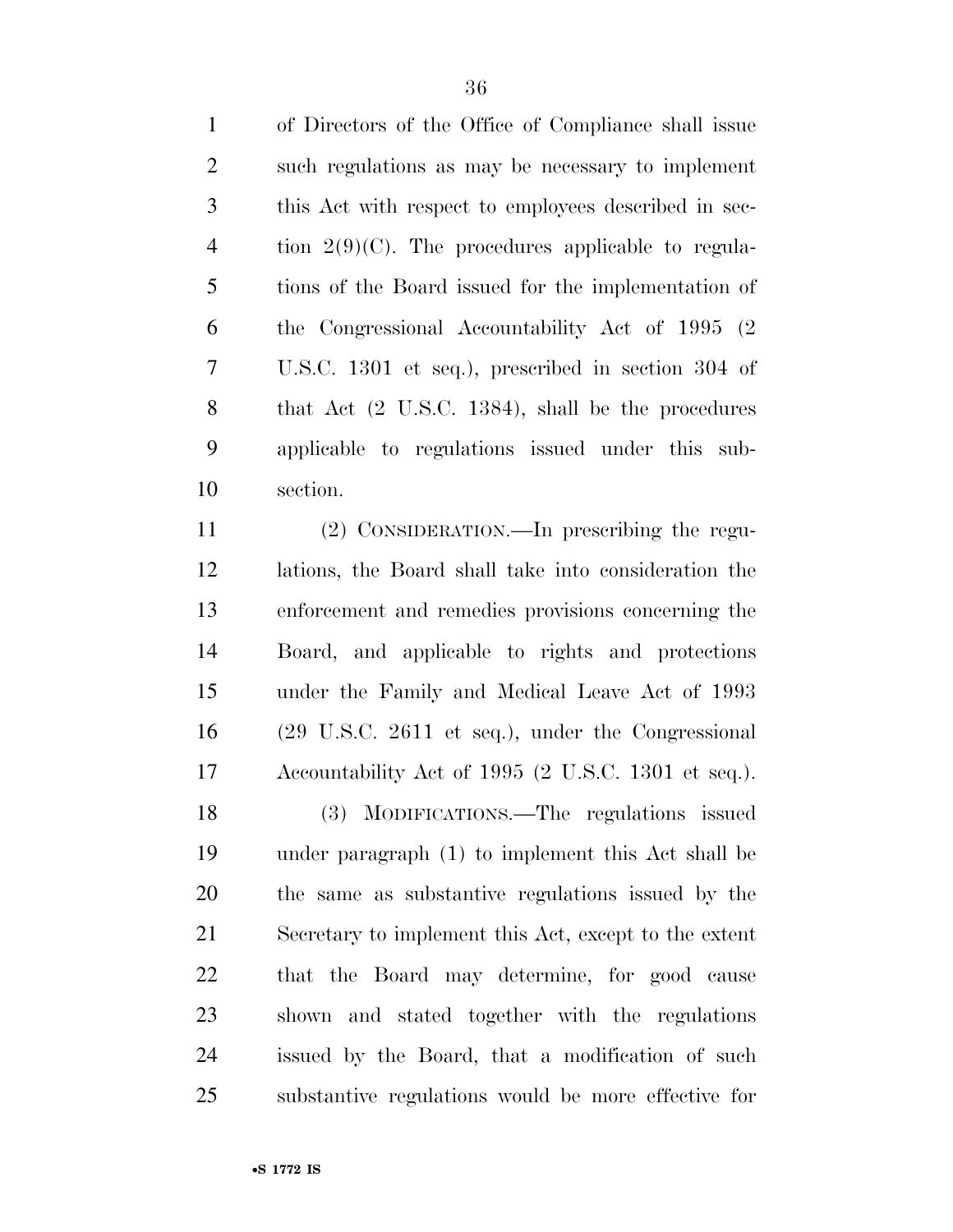the implementation of the rights and protections under this Act.

(c) PRESIDENT.—

 (1) IN GENERAL.—Not later than 180 days after the date of enactment of this Act, the Presi- dent shall issue such regulations as may be nec- essary to implement this Act with respect to employ-8 ees described in section  $2(9)(D)$ .

 (2) CONSIDERATION.—In prescribing the regu- lations, the President shall take into consideration the enforcement and remedies provisions concerning the President and the Merit Systems Protection Board, and applicable to rights and protections under the Family and Medical Leave Act of 1993, under chapter 5 of title 3, United States Code.

 (3) MODIFICATIONS.—The regulations issued under paragraph (1) to implement this Act shall be the same as substantive regulations issued by the Secretary to implement this Act, except to the extent that the President may determine, for good cause shown and stated together with the regulations issued by the President, that a modification of such substantive regulations would be more effective for the implementation of the rights and protections under this Act.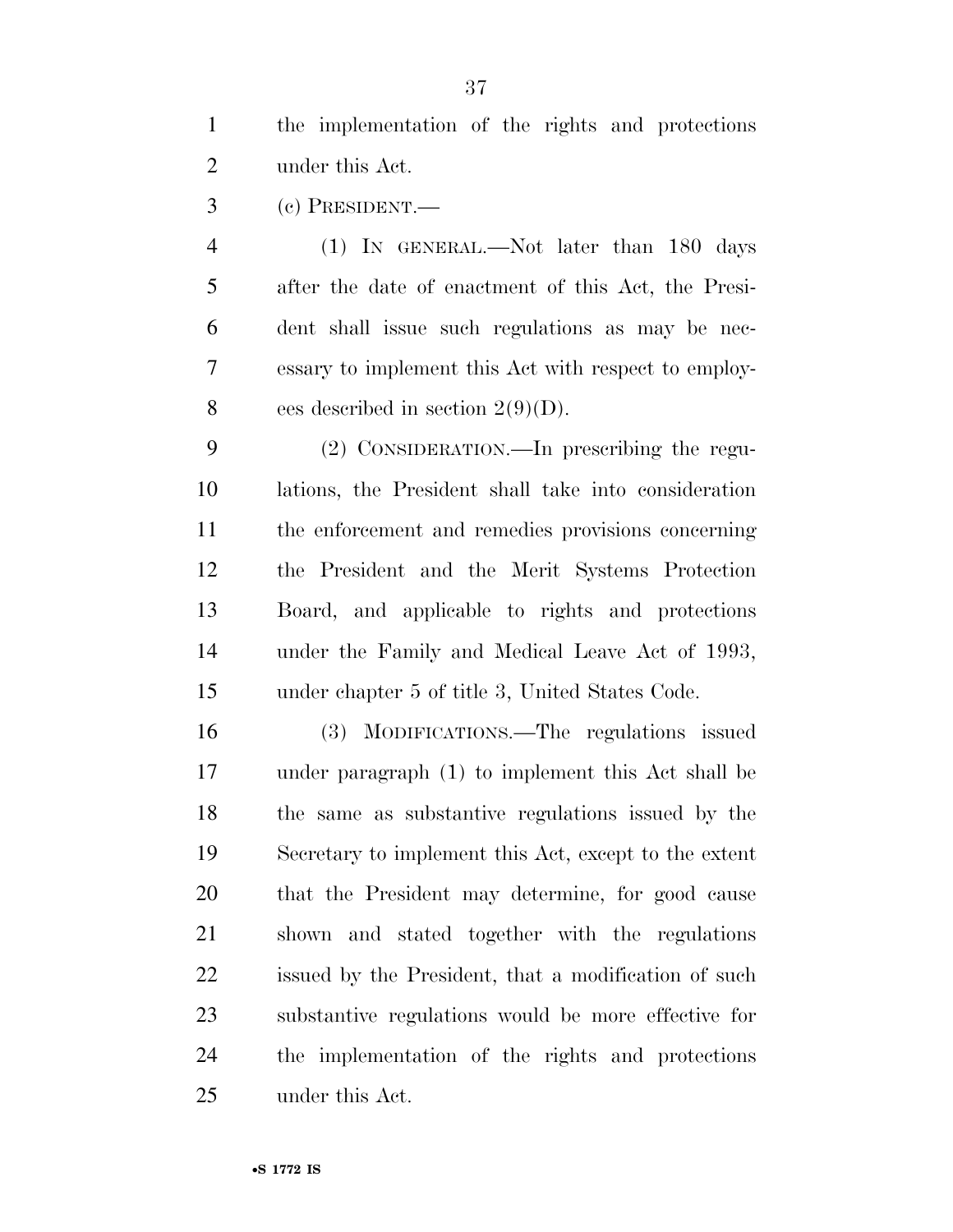(d) OFFICE OF PERSONNEL MANAGEMENT.—

2 (1) IN GENERAL.—Not later than 180 days after the date of enactment of this Act, the Office of Personnel Management shall issue such regula- tions as may be necessary to implement this Act with respect to employees described in section 7  $2(9)(E)$ .

 (2) CONSIDERATION.—In prescribing the regu- lations, the Office shall take into consideration the enforcement and remedies provisions concerning the Office under subchapter V of chapter 63 of title 5, United States Code.

 (3) MODIFICATIONS.—The regulations issued under paragraph (1) to implement this Act shall be the same as substantive regulations issued by the Secretary to implement this Act, except to the extent that the Office may determine, for good cause shown and stated together with the regulations issued by the Office, that a modification of such substantive regulations would be more effective for the imple- mentation of the rights and protections under this Act.

(e) LIBRARIAN OF CONGRESS.—

 (1) IN GENERAL.—Not later than 180 days after the date of enactment of this Act, the Librar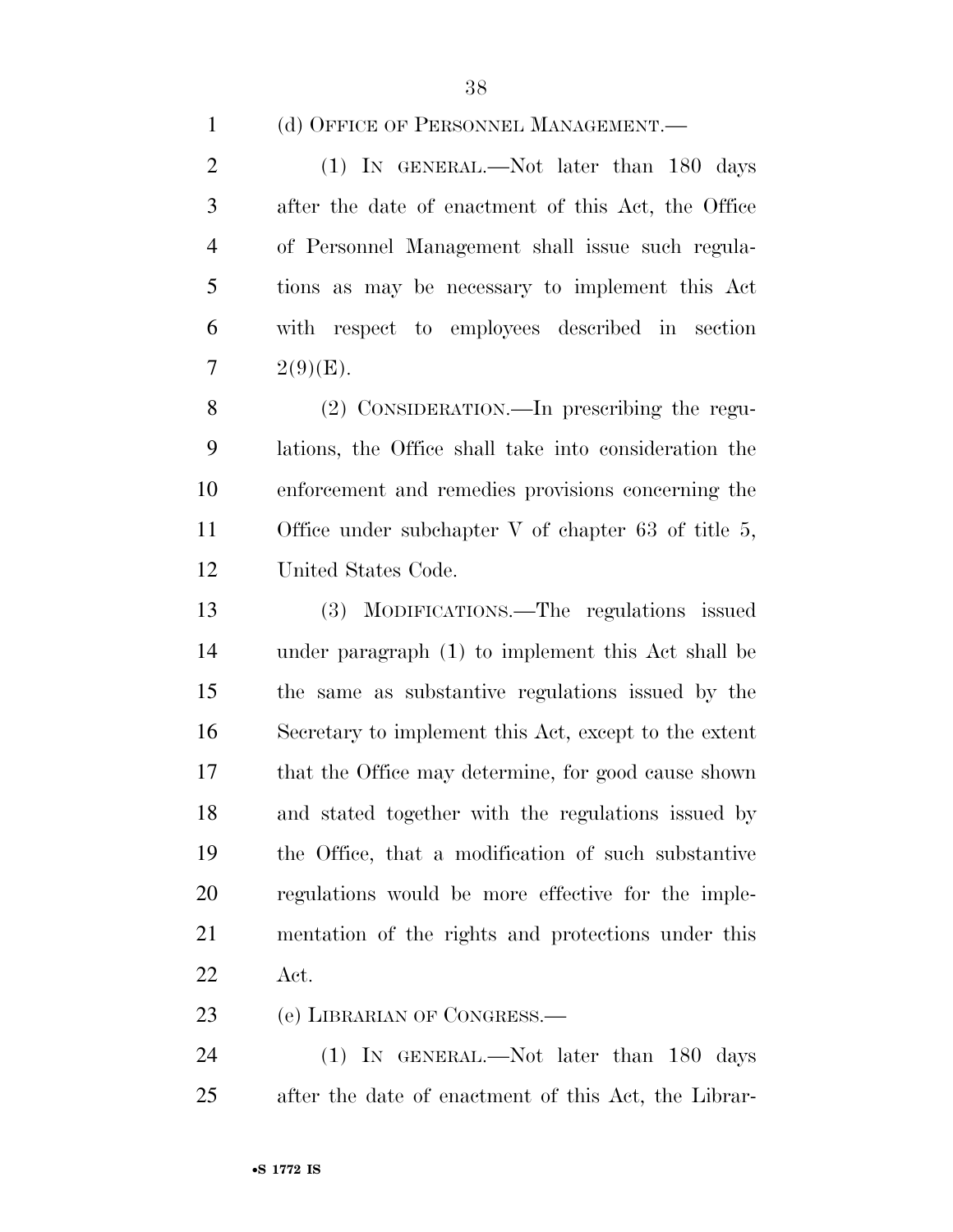ian of Congress shall issue such regulations as may be necessary to implement this Act with respect to employees of the Library of Congress.

 (2) CONSIDERATION.—In prescribing the regu- lations, the Librarian shall take into consideration the enforcement and remedies provisions concerning the Librarian of Congress under title I of the Fam- ily and Medical Leave Act of 1993 (29 U.S.C. 2611 et seq.).

 (3) MODIFICATIONS.—The regulations issued under paragraph (1) to implement this Act shall be the same as substantive regulations issued by the Secretary to implement this Act, except to the extent that the Librarian may determine, for good cause shown and stated together with the regulations issued by the Librarian, that a modification of such substantive regulations would be more effective for the implementation of the rights and protections under this Act.

20 (f) COMPTROLLER GENERAL.—

21 (1) IN GENERAL.—Not later than 180 days after the date of enactment of this Act, the Comp- troller General shall issue such regulations as may be necessary to implement this Act with respect to employees of the Government Accountability Office.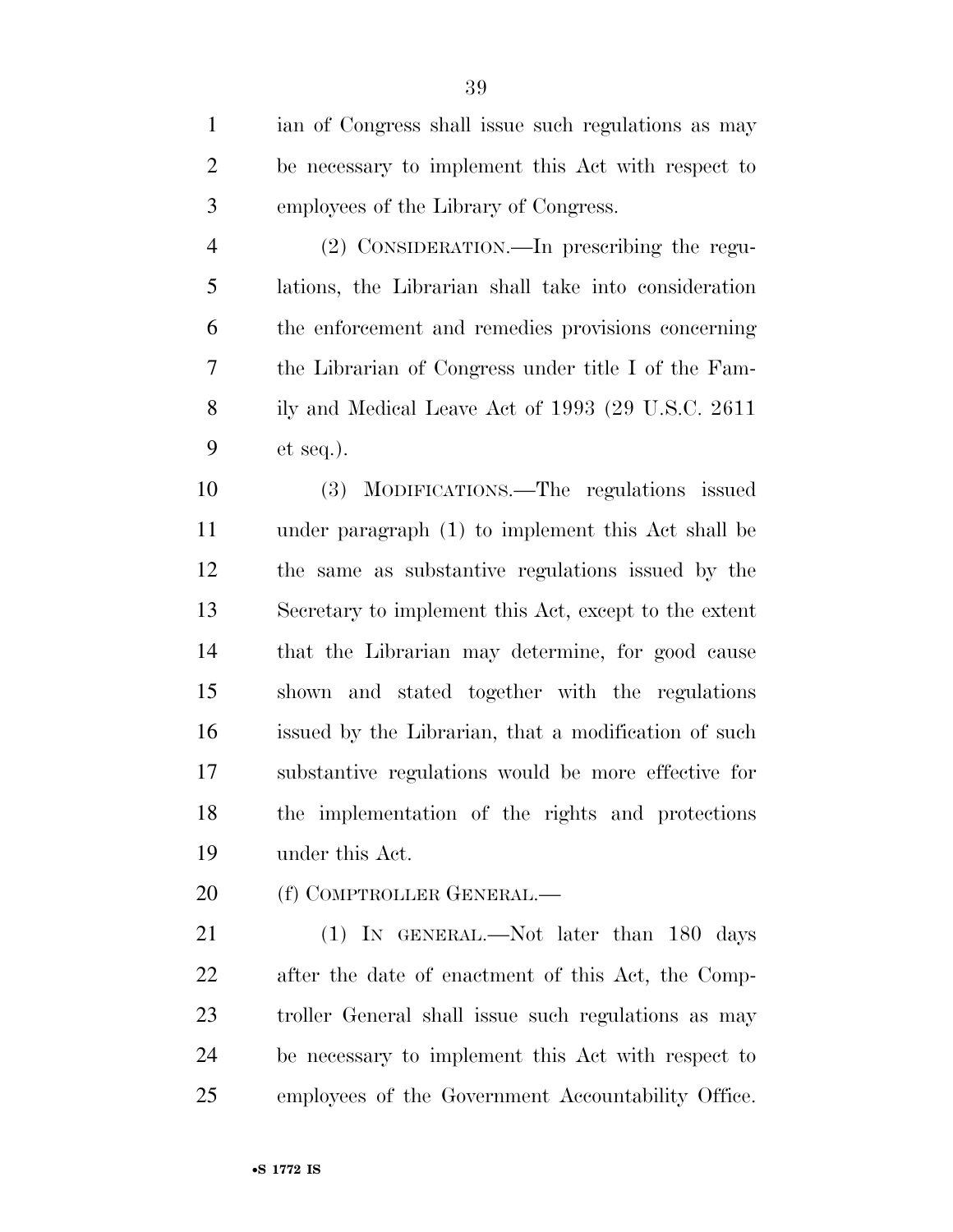(2) CONSIDERATION.—In prescribing the regu- lations, the Comptroller General shall take into con- sideration the enforcement and remedies provisions concerning the Comptroller General under title I of the Family and Medical Leave Act of 1993.

 (3) MODIFICATIONS.—The regulations issued under paragraph (1) to implement this Act shall be the same as substantive regulations issued by the Secretary to implement this Act, except to the extent that the Comptroller General may determine, for good cause shown and stated together with the regu- lations issued by the Comptroller General, that a modification of such substantive regulations would be more effective for the implementation of the rights and protections under this Act.

**SEC. 9. RESEARCH, EDUCATION, AND TECHNICAL ASSIST-**

**ANCE PROGRAM AND SURVEYS.** 

 (a) IN GENERAL.—The Secretary shall provide infor- mation and technical assistance to employers, labor orga- nizations, and the general public concerning compliance with this Act.

 (b) PROGRAM.—In order to achieve the objectives of this Act—

 (1) the Secretary, acting through the Adminis-trator of the Wage and Hour Division of the Depart-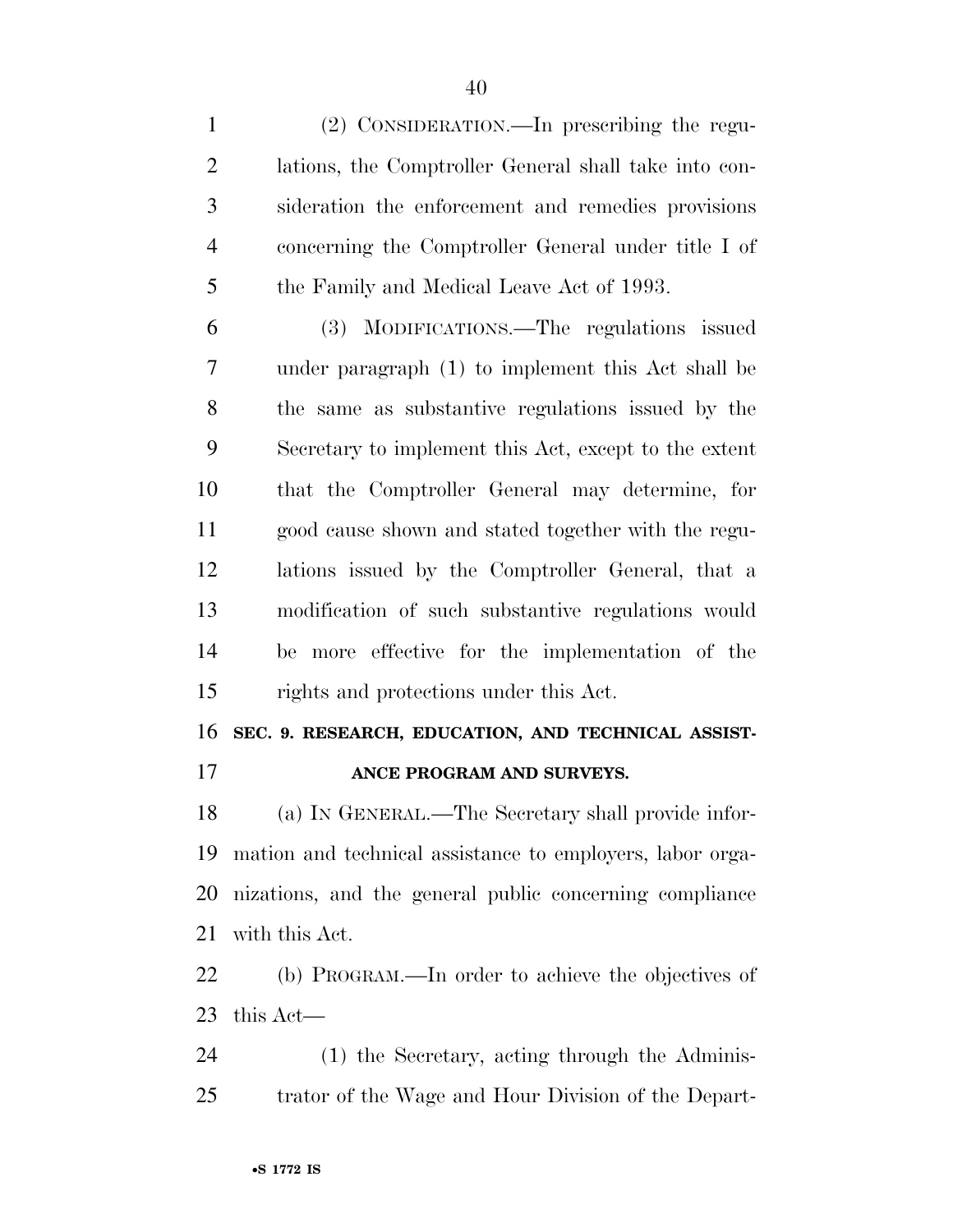| $\mathbf{1}$   | ment of Labor, shall issue guidance on compliance      |
|----------------|--------------------------------------------------------|
| $\overline{2}$ | with this Act regarding providing a flexible, predict- |
| 3              | able, or stable work environment through changes in    |
| $\overline{4}$ | the terms and conditions of employment as provided     |
| 5              | in section $3(a)$ ; and                                |
| 6              | (2) the Secretary shall carry on a continuing          |
| 7              | program of research, education, and technical assist-  |
| 8              | ance, including—                                       |
| 9              | $(A)(i)$ conducting pilot programs that im-            |
| 10             | plement fairer work schedules, including by pro-       |
| 11             | moting cross training, providing three weeks or        |
| 12             | more advance notice of schedules, providing em-        |
| 13             | ployees with a minimum number of hours of              |
| 14             | work, and using computerized scheduling soft-          |
| 15             | ware to provide more flexible, predictable, and        |
| 16             | stable schedules for employees; and                    |
| 17             | (ii) evaluating the results of such pilot pro-         |
| 18             | grams for employees, employee's families, and          |
| 19             | employers;                                             |
| 20             | (B) publishing and otherwise making avail-             |
| 21             | able to employers, labor organizations, profes-        |
| 22             | sional associations, educational institutions, the     |
| 23             | various communication media, and the general           |
| 24             | public the findings of studies regarding fair          |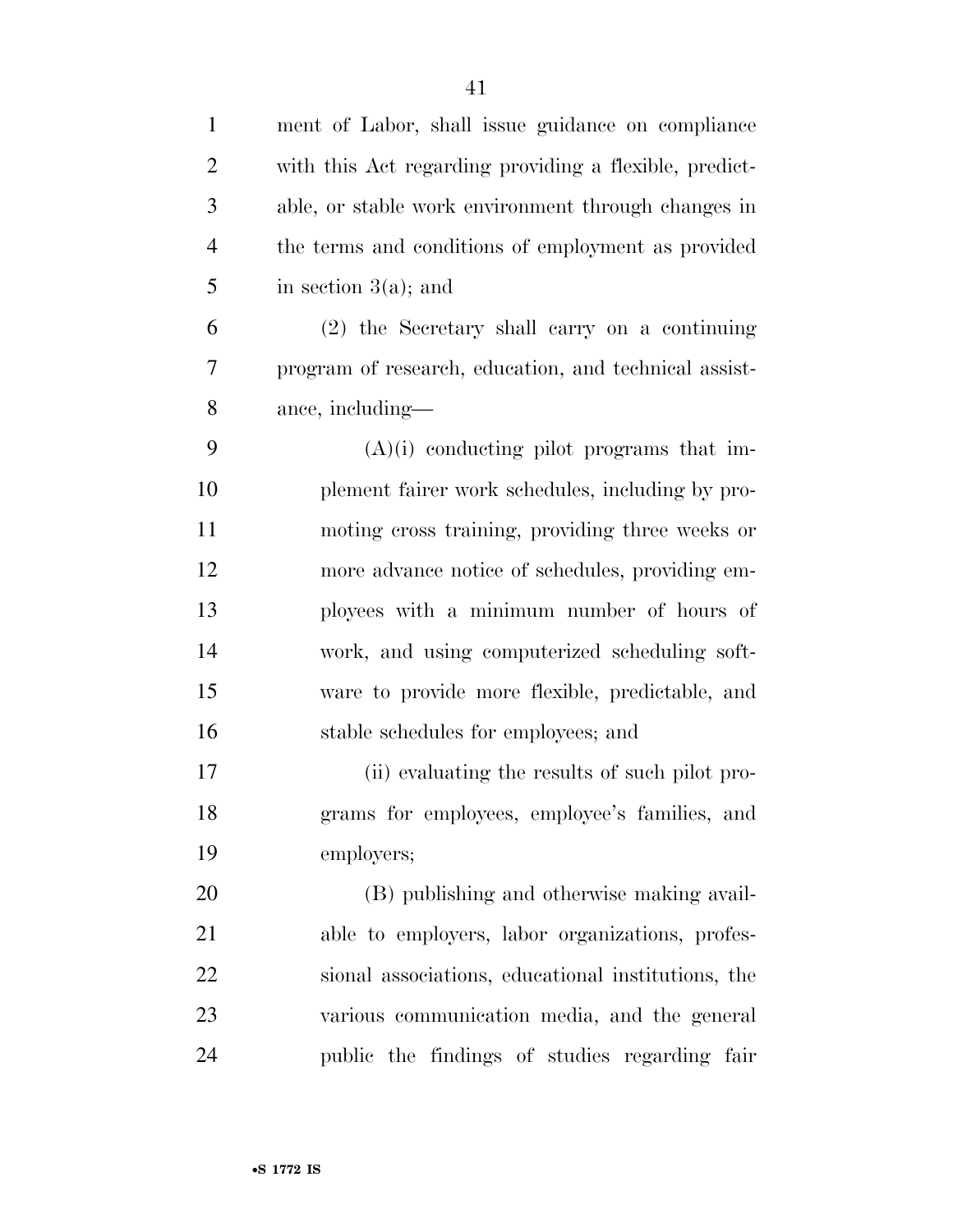| $\mathbf{1}$   | work scheduling policies and other materials for         |
|----------------|----------------------------------------------------------|
| $\overline{2}$ | promoting compliance with this Act;                      |
| 3              | (C) sponsoring and assisting State<br>and                |
| $\overline{4}$ | community informational and educational pro-             |
| 5              | grams; and                                               |
| 6              | (D) providing technical assistance to em-                |
| 7              | ployers, labor organizations, professional asso-         |
| 8              | ciations, and other interested persons on means          |
| 9              | of achieving and maintaining compliance with             |
| 10             | the provisions of this Act.                              |
| 11             | (c) CURRENT POPULATION SURVEY.—The Secretary,            |
| 12             | acting through the Commissioner of the Bureau of Labor   |
| 13             | Statistics, and the Director of the Bureau of the Census |
| 14             | shall—                                                   |
| 15             | (1) include in the Current Population Survey             |
| 16             | questions on—                                            |
| 17             | $(A)$ the amount of fluctuation in the num-              |
| 18             | ber of hours the employee is scheduled to work           |
| 19             | on a daily, weekly or monthly basis;                     |
| 20             | (B) the extent of advance notice an em-                  |
| 21             | ployee receives of the employee's work schedule;         |
| 22             | and                                                      |
| 23             | (C) the extent to which an employee has                  |
| 24             | input in the employee's work schedule; and               |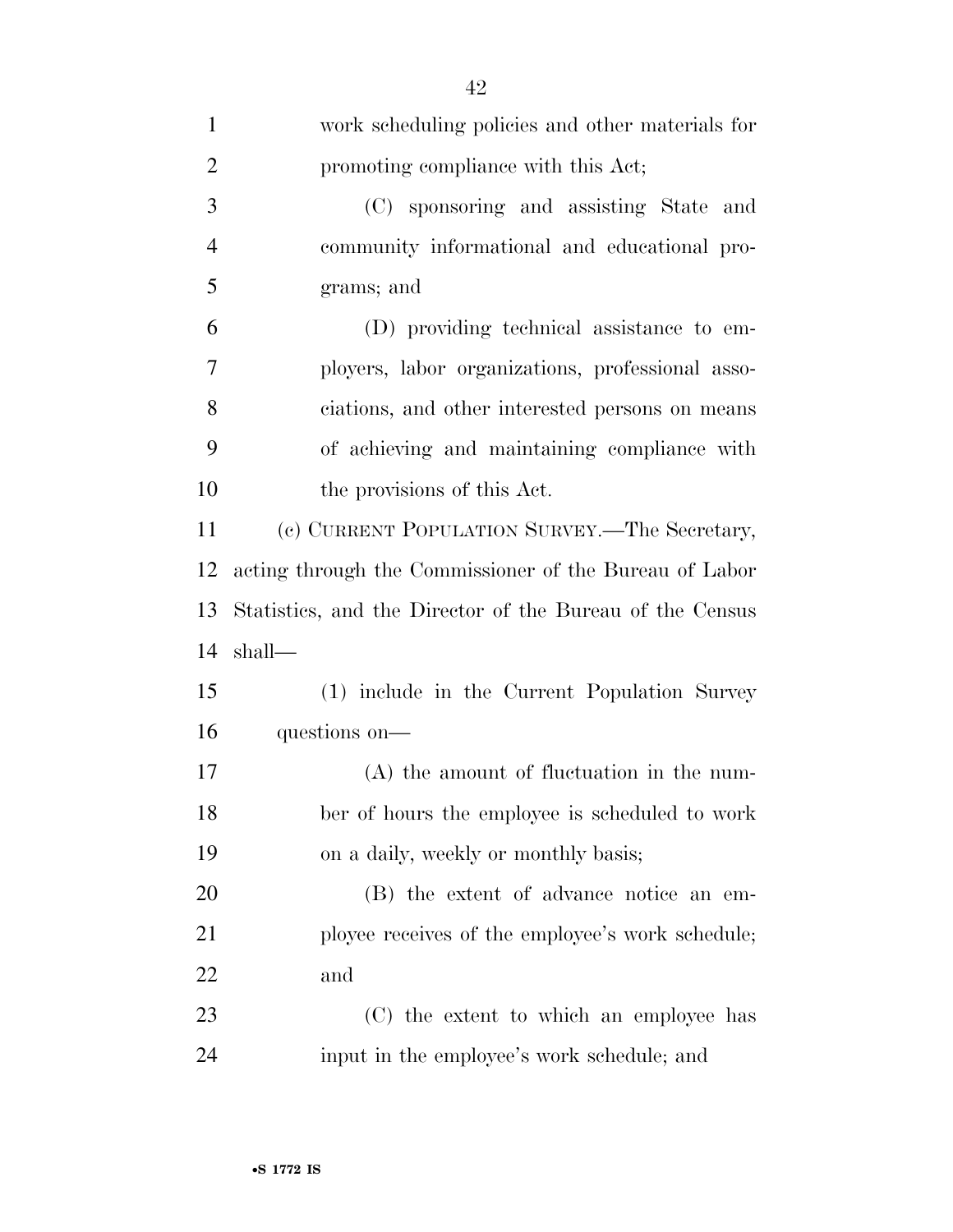(2) conduct at regular intervals the Contingent Worker Supplement, the Work Schedules and Work at Home Supplement, and other relevant supple- ments (as determined by the Secretary), to the Cur-rent Population Survey.

#### **SEC. 10. RIGHTS RETAINED BY EMPLOYEES.**

 This Act provides minimum requirements and shall not be construed to preempt, limit, or otherwise affect the applicability of any other law, regulation, requirement, policy, or standard that provides for greater rights for em-ployees than are required in this Act.

#### **SEC. 11. EXEMPTION.**

 This Act shall not apply to any employee covered by a bona fide collective bargaining agreement if the terms of the collective bargaining agreement include terms that govern work scheduling practices.

#### **SEC. 12. EFFECT ON OTHER LAW.**

 (a) IN GENERAL.—Nothing in this Act shall be con- strued as superseding, or creating or imposing any re- quirement in conflict with, any Federal, State, or local regulation or other law (including the Americans with Dis- abilities Act of 1990 (42 U.S.C. 12101 et seq.), the Fam- ily and Medical Leave Act of 1993 (29 U.S.C. 2611 et seq.), the National Labor Relations Act (29 U.S.C. 151 et seq.), the Fair Labor Standards Act of 1938 (29 U.S.C.